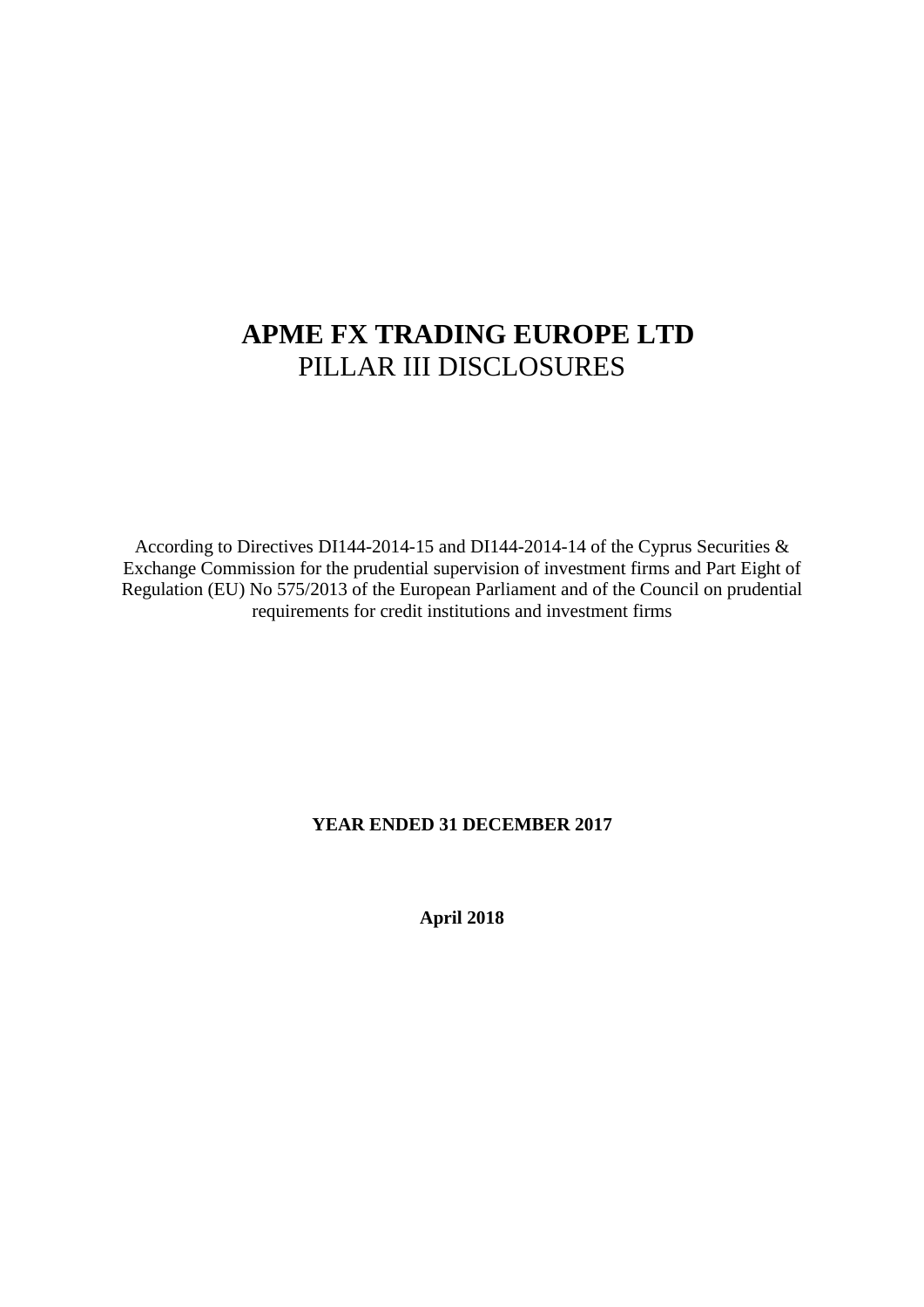

# **Contents**

| 1.5. Disclosure Policy: Basis and Frequency of Disclosure / Location and verification7   |  |
|------------------------------------------------------------------------------------------|--|
|                                                                                          |  |
|                                                                                          |  |
|                                                                                          |  |
|                                                                                          |  |
|                                                                                          |  |
|                                                                                          |  |
|                                                                                          |  |
|                                                                                          |  |
|                                                                                          |  |
|                                                                                          |  |
|                                                                                          |  |
|                                                                                          |  |
|                                                                                          |  |
|                                                                                          |  |
|                                                                                          |  |
|                                                                                          |  |
|                                                                                          |  |
|                                                                                          |  |
|                                                                                          |  |
| 3.2. Main features of Common Equity Tier 1, Additional Tier 1 and Tier 2 instruments  18 |  |
|                                                                                          |  |
|                                                                                          |  |
|                                                                                          |  |
|                                                                                          |  |
|                                                                                          |  |
|                                                                                          |  |
|                                                                                          |  |
|                                                                                          |  |
| 5.1.3. Credit Risk - Analysis of Average exposures and total amount of exposures after   |  |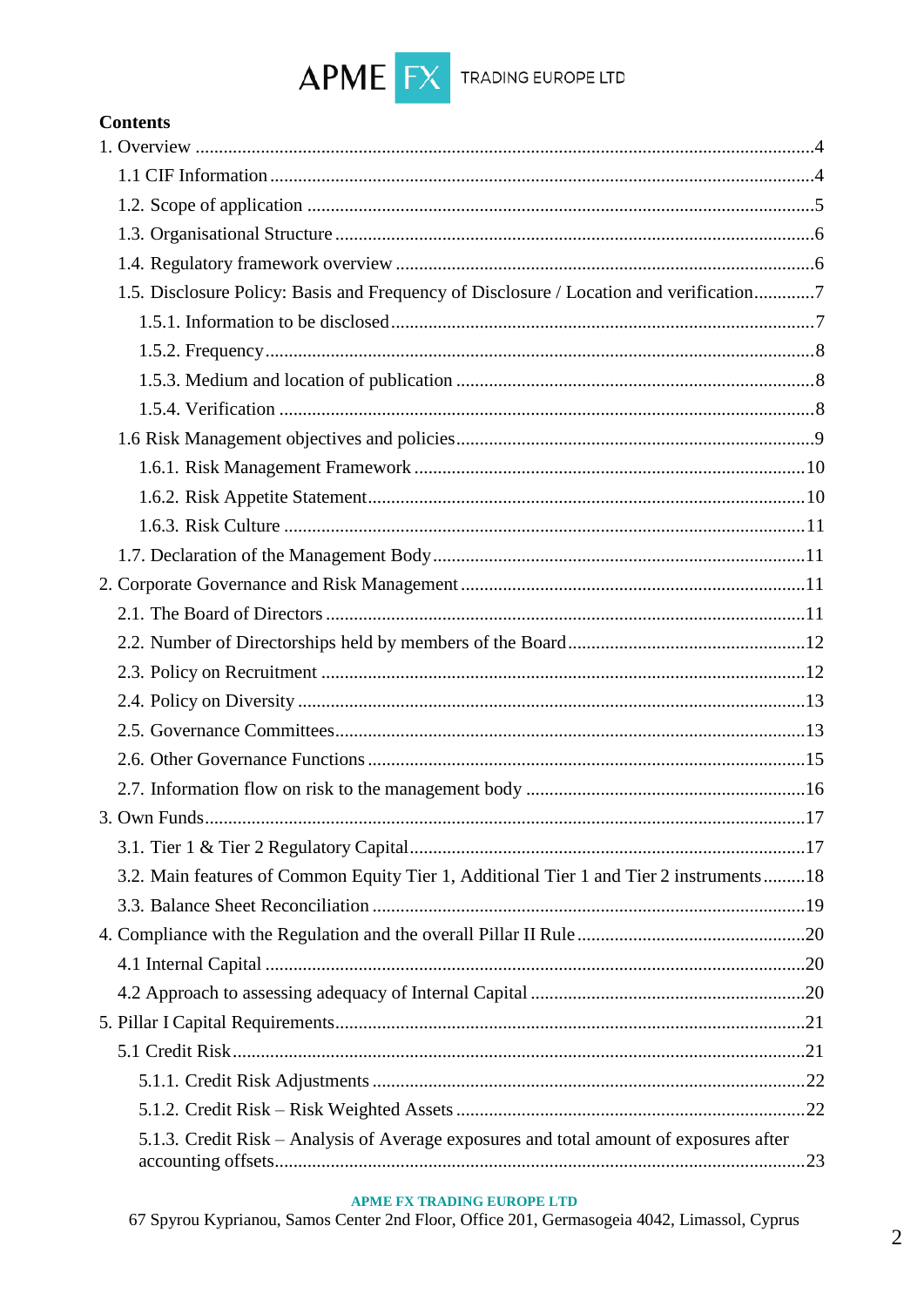

| 5.1.4. Credit Risk – Risk Weighted Assets by Geographical distribution of the exposure |  |
|----------------------------------------------------------------------------------------|--|
|                                                                                        |  |
|                                                                                        |  |
|                                                                                        |  |
|                                                                                        |  |
|                                                                                        |  |
|                                                                                        |  |
|                                                                                        |  |
|                                                                                        |  |
|                                                                                        |  |
|                                                                                        |  |
|                                                                                        |  |
|                                                                                        |  |
|                                                                                        |  |
|                                                                                        |  |
|                                                                                        |  |
|                                                                                        |  |
|                                                                                        |  |
|                                                                                        |  |
|                                                                                        |  |
|                                                                                        |  |
|                                                                                        |  |
|                                                                                        |  |
|                                                                                        |  |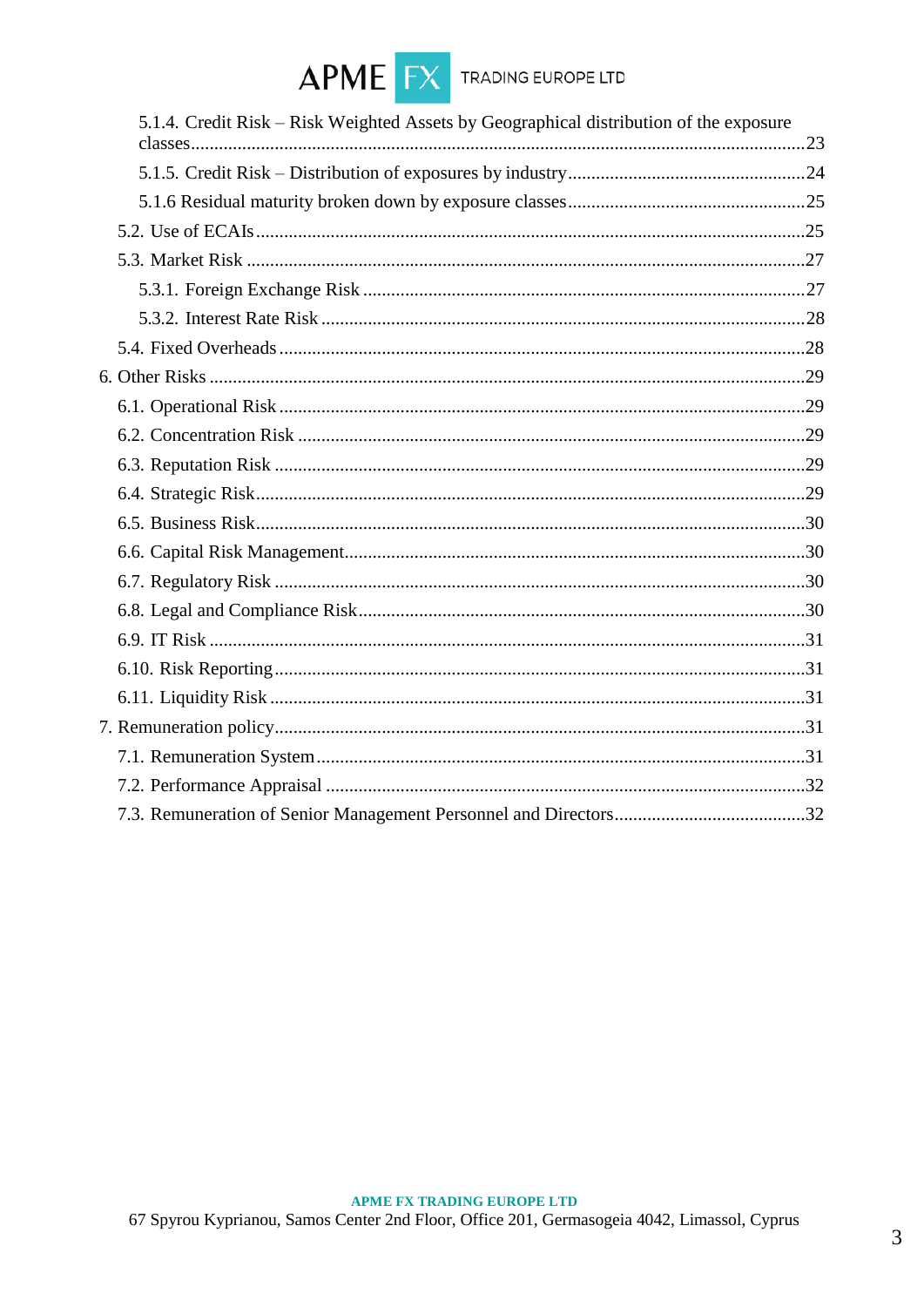

# **1. Overview**

# **1.1 CIF Information**

APME FX TRADING EUROPE LTD (hereinafter the "Company") was incorporated in the Republic of Cyprus on the 22nd of September 2015 as a private limited liability company with registration number HE 347219 and it is a Cyprus Investment Firm (hereinafter "CIF"). The Company was licensed by the Cyprus Securities and Exchange Commission (hereinafter the "CySEC") with number CIF 335/17to provide financial services, on the 10 of August 2017.

The table below illustrates the current licence information of the Company:

|                       | <b>Investment Services/Activities</b> |              |              |   |              |              |   |   |   |   |              | <b>Ancillary Services</b> |   |              |              |                 |   |   |
|-----------------------|---------------------------------------|--------------|--------------|---|--------------|--------------|---|---|---|---|--------------|---------------------------|---|--------------|--------------|-----------------|---|---|
|                       |                                       |              | $\mathbf{2}$ | 3 | 4            | 5            | 6 | 7 | 8 | 9 | 1            | $\overline{2}$            | 3 | 4            | 5            | $6\phantom{1}6$ | 7 | 8 |
|                       |                                       | ✓            | $\checkmark$ |   |              | ✓            |   |   |   |   | $\checkmark$ | $\checkmark$              |   |              | ✓            |                 |   |   |
|                       | $\overline{2}$                        | $\checkmark$ | $\checkmark$ |   | $\checkmark$ | ✓            |   |   |   |   | ✓            | $\checkmark$              |   |              | $\checkmark$ |                 |   |   |
|                       | $\overline{3}$                        | $\checkmark$ | $\checkmark$ |   | $\checkmark$ | $\checkmark$ |   |   |   |   | ✓            | $\checkmark$              |   |              | ✓            |                 |   |   |
|                       | $\overline{\mathbf{4}}$               | $\checkmark$ | $\checkmark$ |   | ✓            | $\checkmark$ |   |   |   |   | ✓            | $\checkmark$              |   | $\checkmark$ | ✓            |                 |   |   |
|                       | 5                                     | ✓            | $\checkmark$ |   | $\checkmark$ | ✓            |   |   |   |   | ✓            | ✓                         |   |              |              |                 |   |   |
| Financial Instruments | $6\phantom{1}6$                       | ✓            | $\checkmark$ |   | $\checkmark$ | ✓            |   |   |   |   | ✓            | $\checkmark$              |   |              | ✓            |                 |   |   |
|                       | $\overline{7}$                        | ✓            | ✓            |   |              | ✓            |   |   |   |   | ✓            | $\checkmark$              |   |              | ✓            |                 |   |   |
|                       | 8                                     | ✓            | ✓            |   |              | ✓            |   |   |   |   | $\checkmark$ | v                         |   |              | ✓            |                 |   |   |
|                       | 9                                     | v            | ✓            |   |              |              |   |   |   |   | $\checkmark$ | ✓                         |   |              | $\checkmark$ |                 |   |   |
|                       | 10                                    |              |              |   |              |              |   |   |   |   | ✓            |                           |   |              |              |                 |   |   |

### **Table 1 - Company Licence Information (based on the Third Appendix of the Law 144(I)/2007, as amended)**

The Company is authorised to provide the following **Investment Services**, in accordance with Part I of the Third Appendix of the Law 144(I)/2007, as amended:

- 1. Reception and transmission of orders in relation to one or more financial instruments
- 2. Execution of orders on behalf of clients
- 3. Portfolio Management
- 4. Investment Advice

The Company is also authorised to provide the following **Ancillary Services**, in accordance with Part II of the Third Appendix of the Law 144(I)/2007, as amended:

- 1. Safekeeping and administration of financial instruments for the account of clients, including custodianship and related services such as cash/collateral management.
- 2. Granting credits or loans to one or more financial instruments, where the firm granting the credit or loan is involved in the transaction:
- 3. Foreign exchange services where these are connected to the provision of investment services.
- 4. Investment research and financial analysis or other forms.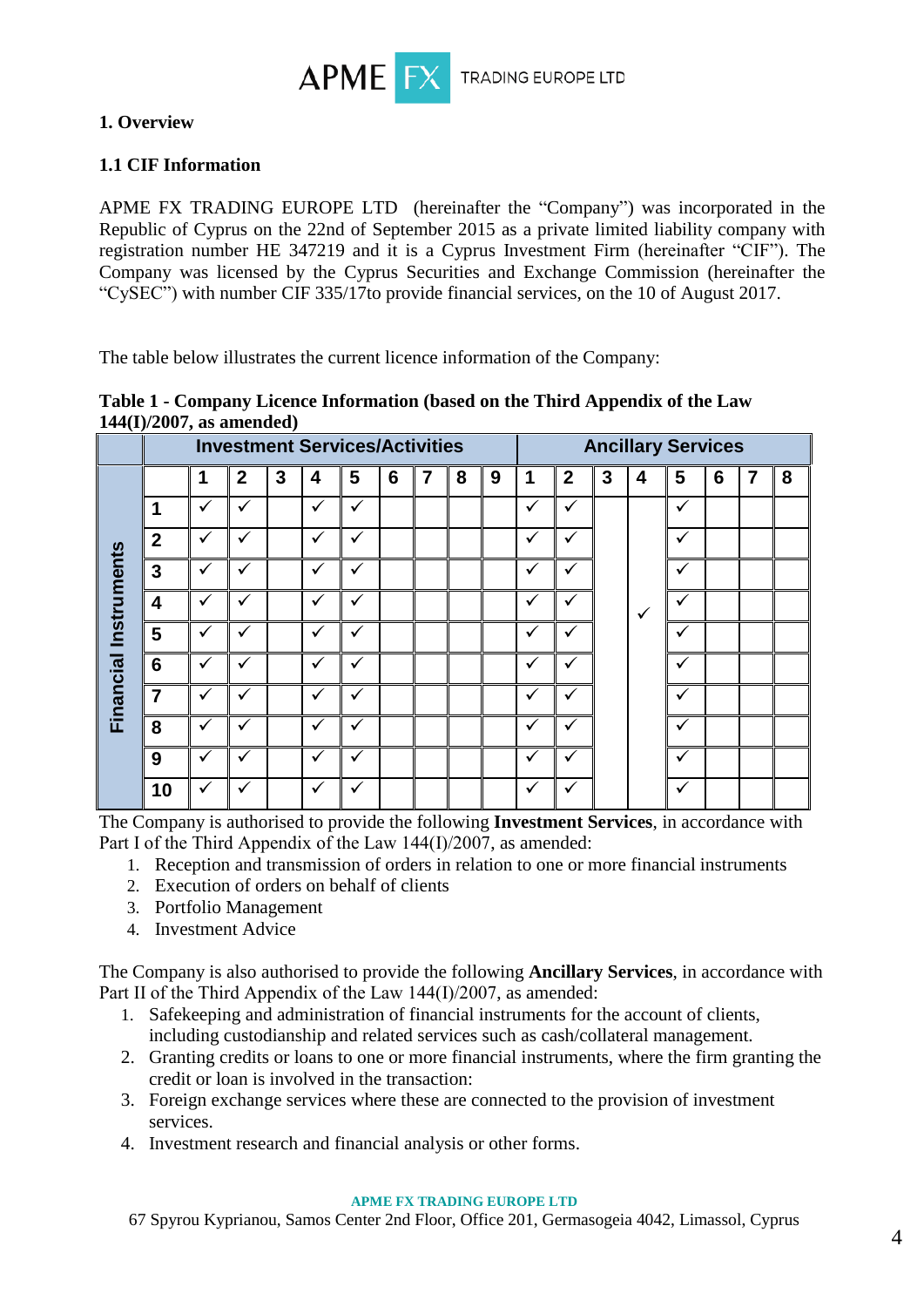

The Company is authorised to provide the aforementioned investment and ancillary services, as applicable for each service, for the following Financial Instruments, in accordance with Part III of the Third Appendix of the Law 144(Ι)/2007, as amended:

- 1. Transferable Securities
- 2. Money Market Instruments
- 3. Units in Collective Investment Undertakings
- 4. Options, futures, swaps, forward rate agreements and any other derivative contracts relating to securities, currencies, interest rates or yields, or other derivatives instruments, financial indices or financial measures which may be settled physically or in cash.
- 5. Options, futures, swaps, forward rate agreements and any other derivative contracts relating to commodities that must be settled in cash or may be settled in cash at the option of one of the parties (otherwise than by reason of a default or other termination event).
- 6. Options, futures, swaps, and any other derivative contract relating to commodities that can be physically settled provided that they are traded on a regulated market or/and an MTF
- 7. Options, futures, swaps, forwards and any other derivative contracts relating to commodities, that can be physically settled not otherwise mentioned in point 6 of Part III and not being for commercial purposes, which have the characteristics of other derivative financial instruments, having regard to whether, inter alia, they are cleared and settled through recognised clearing houses or are subject to regular margin calls
- 8. Derivative instruments for the transfer of credit risk
- 9. Financial contracts for differences
- 10. Options, futures, swaps, forward rate agreements and any other derivative contracts relating to climatic variables, freight rates, emission allowances or inflation rates or other official economic statistics that must be settled in cash or may be settled in cash at the option of one of the parties (otherwise than by reason of a default or other termination event), as well as any other derivative contract relating to assets, rights, obligations, indices and measures not otherwise mentioned in this Part, which have the characteristics of other derivative financial instruments, having regard to whether, inter alia, they are traded on a regulated market or an MTF, are cleared and settled through recognised clearing houses or are subject to regular margin calls.

Moreover, based on Article 95(1) of the Regulation (EU) 575/2013 (the "Regulation" or "CRR"), the Company is categorised as "**Limited Licence**" CIF with minimum/initial capital requirement of €125,000.

### **1.2. Scope of application**

The Company is publishing the disclosures on an individual (solo) basis.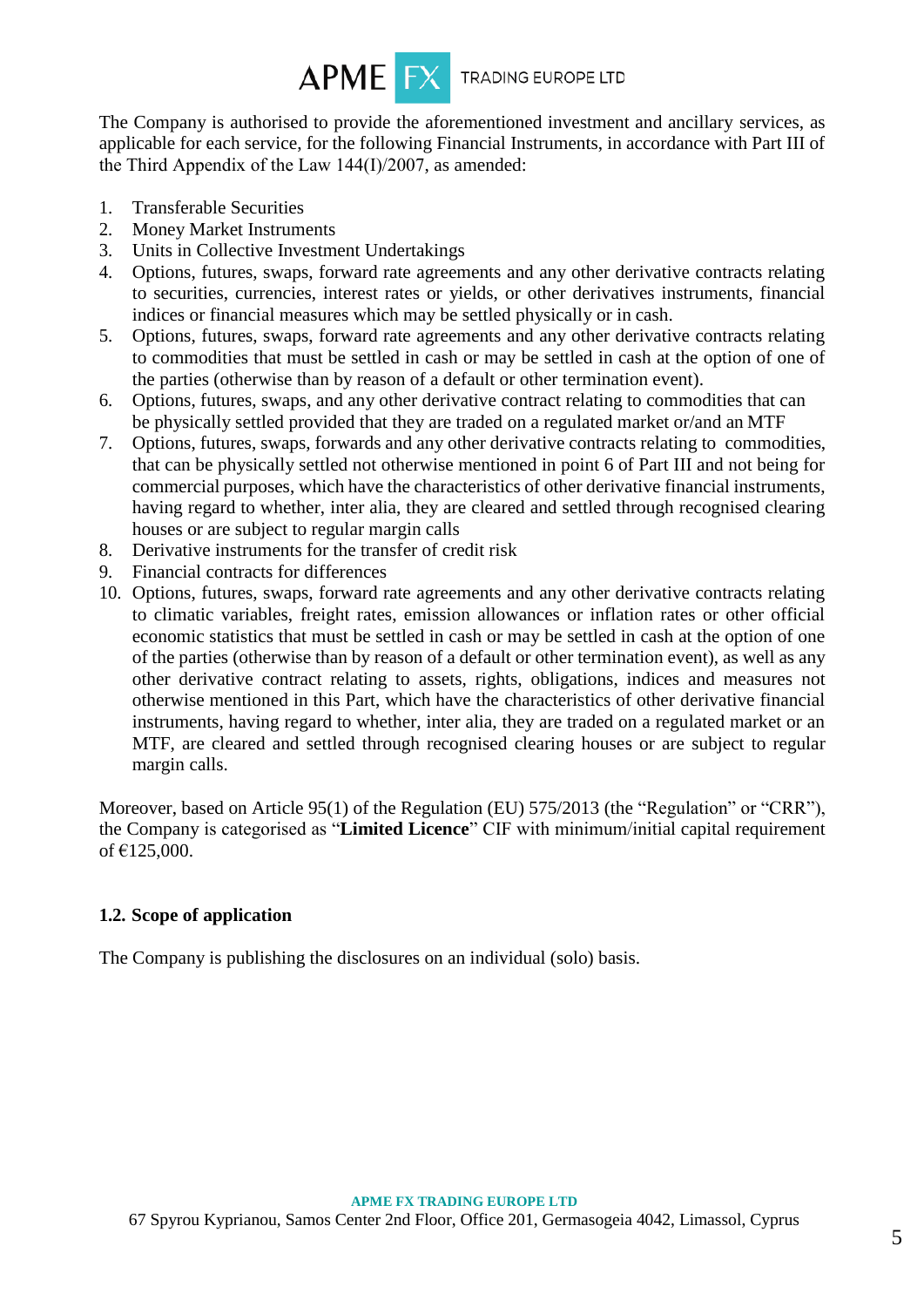

Annual Reports and Financial Statements are prepared in accordance with International Financial Reporting Standards (IFRS) and the provisions of the Cyprus Company Law, Cap. 113.

### **1.3. Organisational Structure**



### **1.4. Regulatory framework overview**

This report has been prepared in accordance with Section 4 (Paragraph 32) of the CySEC Directive DI144-2014-14 of 2014 (the "Directive") for the prudential supervision of investment firms which implements the CRR and the European Directive 2013/36/EU (the "European Directive" or "CRD IV"), as well as the relevant provisions of Law 144(I)/2007, as amended (hereinafter, the "Law"). It is noted that the Law has been replaced by Law 87(I)/2017 for the purpose of harmonization with European Directive 2 2014/65/EU ("MIFID II") which applies to Cypriot investment firms (CIFs), market operators, data reporting service providers (DRSP), and third-country firms providing investment services or activities through the establishment of a branch in the Republic as of 3 January 2018.

CRR establishes the prudential requirements for capital, liquidity and leverage that entities need to abide by. Furthermore, CRR introduces significant changes in the prudential regulatory regime applicable to institutions including amended minimum capital ratios, changes to the definition of capital and the calculation or risk weighted assets and the introduction of new measures relating to leverage, liquidity and funding. Additionally, CRR permits a transition period for certain of the enhanced capital requirements and certain other measures, such as the leverage ratio, which are not expected to be fully implemented until 2018. CRR is immediately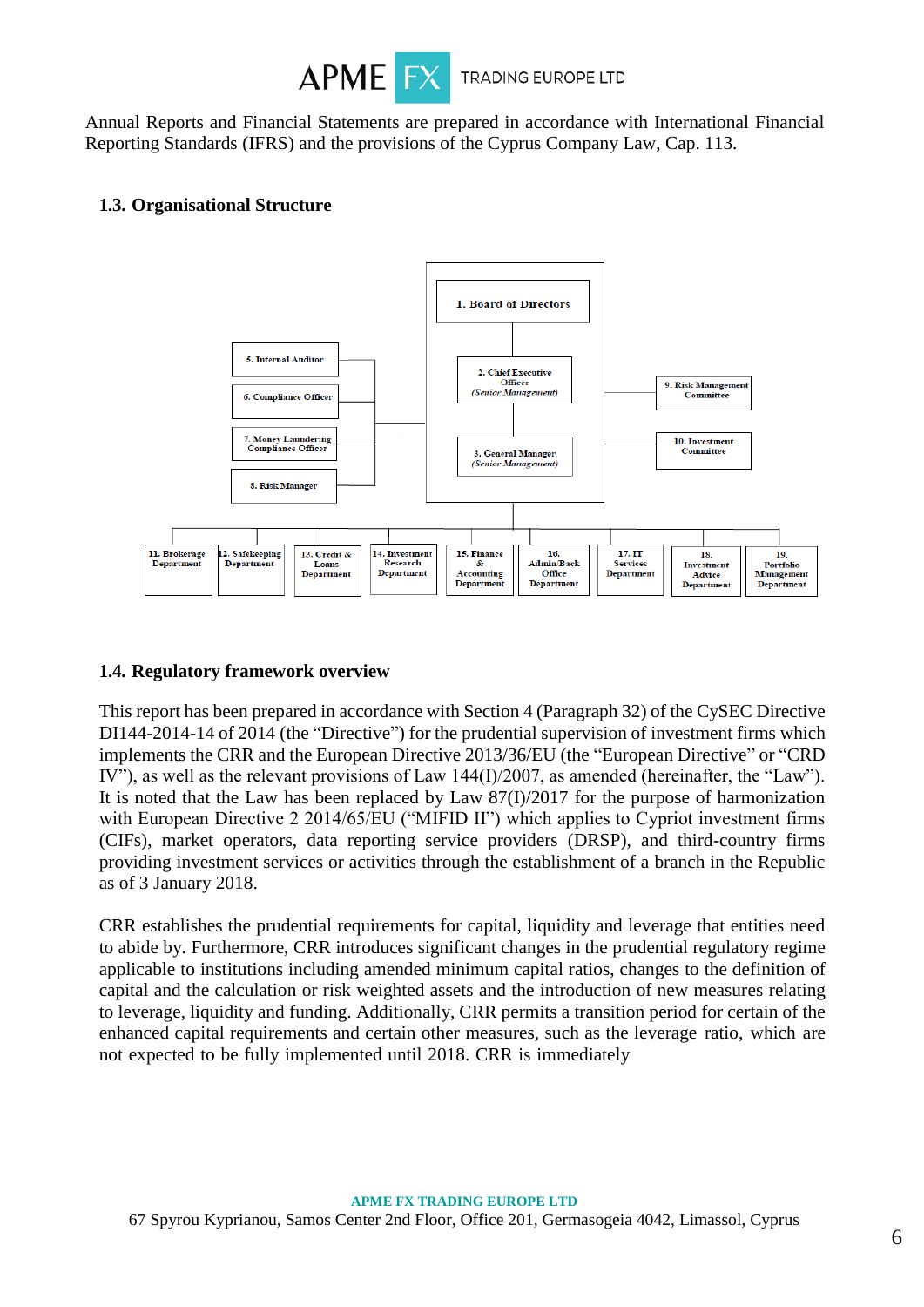

binding on all EU member states. CRD IV governs access to internal governance arrangements including remuneration, Board of Directors (the "Board") composition and transparency.

The Regulatory framework consists of a three "Pillar" approach:

- **Pillar I** establishes minimum capital requirements, defines eligible capital instruments, and prescribes rules for calculating RWA.
- **Pillar II** requires firms and supervisors to take a view on whether a firm should hold additional capital against risks considered under Pillar I that are not fully captured by the Pillar I process (e.g. credit concentration risk); those risks not taken into account by the Pillar I process (e.g. interest rate risk in the banking book, business and strategic risk); and factors external to the firm (e.g. business cycle effects). Pillar II connects the regulatory capital requirements to the Company's internal capital adequacy assessment process ("ICAAP") and to the reliability of its internal control structures. The function of Pillar II is to provide communication between supervisors and institutions on a continuous basis and to evaluate how well the institutions are assessing their capital needs relative to their risks. If a deficiency arises, prompt and decisive action is taken to restore the appropriate relationship of capital to risk.
- **Pillar III** Market Discipline requires the disclosure of information regarding the risk management policies of the Company, as well as the results of the calculations of minimum capital requirements, together with concise information as to the composition of original own funds.

According to the Directive, the risk management disclosures should be included in either the financial statements of the CIFs if these are published, or on their websites. The Pillar III disclosure requirements are contained in Articles 431 to 455 of the Regulation. In addition, these disclosures must be verified by the external auditors of the CIF. The CIF will be responsible to submit its external auditors' verification report to CySEC. The Company has included its risk management disclosures as per the Directive on its website as it does not publish its financial statements. Verification of these disclosures has been made by the external auditors and sent to CySEC.

### **1.5. Disclosure Policy: Basis and Frequency of Disclosure / Location and verification**

The following sets out the Company's Disclosure Policy as applied to Pillar III Disclosures, according to CRR requirements.

### **1.5.1. Information to be disclosed**

The Regulation provides that institutions may omit one or more disclosures, if such disclosures are not regarded as material, except for the following disclosures:

- Regarding the policy on diversity with regard to selection of members of the management body, its objectives and any relevant targets set out in that policy, and the extent to which these objectives and targets have been achieved (*Article 435 (2)(c)* of CRR).
- Own funds *(Article 437* of CRR).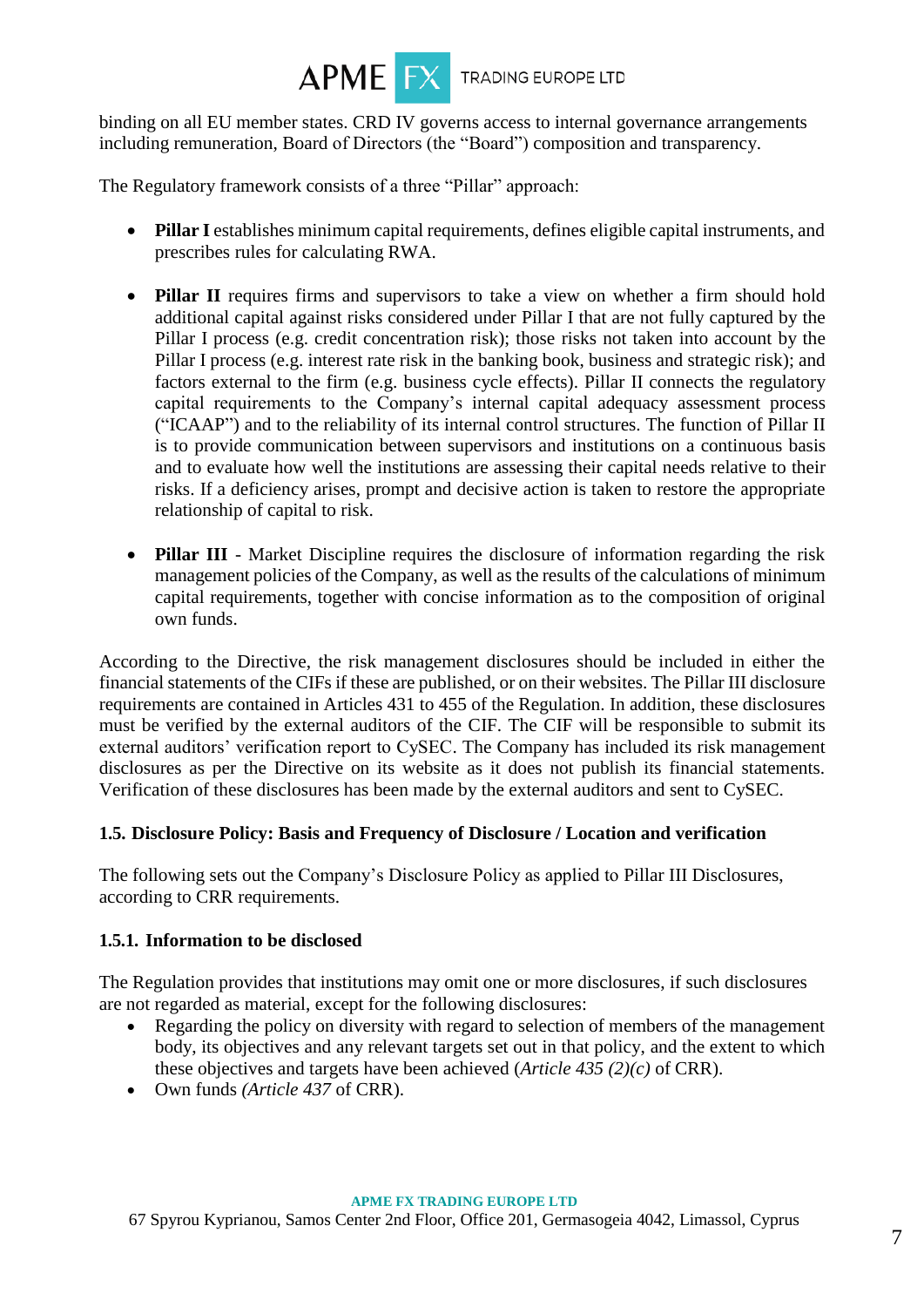

• Remuneration policy *(Article 450* of CRR).

### **Materiality of Disclosures**

Materiality is based on the criterion that the omission or misstatement of information would be likely to change or influence the decision of a reader relying on that information for the purpose of making economic decisions. Where the Company has considered a disclosure to be immaterial, this was not included in the document.

### **Disclosures and Confidential Information**

The Regulation also provides that institutions may omit one or more disclosures if such disclosures are regarded as confidential or proprietary. The CRR defines proprietary as if sharing that information with the public would undermine its competitive position. It may include information on products or systems which, if shared with competitors, would render an institution's investments therein less valuable.

Information is regarded as confidential if there are obligations to customers or other counterparty relationships binding the institution to confidentiality. Under the light of the above, the Company avoided to disclose such confidential information in this report.

### **1.5.2. Frequency**

The Company's policy is to publish the disclosures required on an annual basis. The frequency of disclosure will be reviewed should there be a material change in approach used for the calculation of capital, business structure or regulatory requirements.

#### **1.5.3. Medium and location of publication**

Institutions may determine the appropriate medium, location and means of verification to comply effectively with the disclosure requirements. In this respect, the Company's Pillar III disclosures are published on the Company's websites:

• www.apmefx.com

#### **1.5.4. Verification**

The Company's Pillar III disclosures are subject to internal review and validation prior to being submitted to the Board for approval. The Company's Pillar III disclosures have been reviewed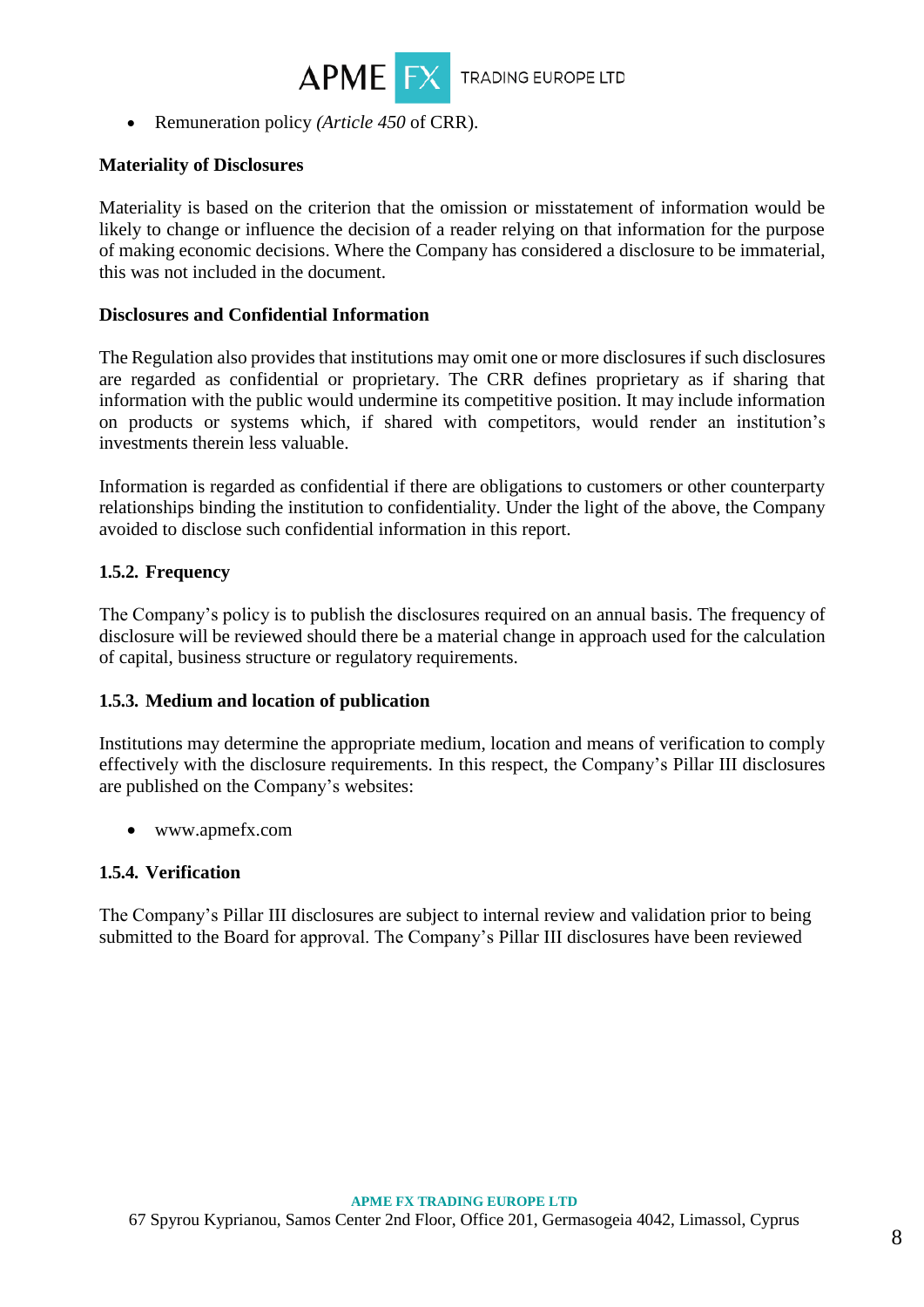

and approved by the Board. In addition, the Remuneration disclosures have been reviewed by the Risk Management Committee.

### **1.6 Risk Management objectives and policies**

To ensure effective risk management, the Company has adopted the Three Lines of Defence model, with clearly defined roles and responsibilities.

First Line of Defence: Managers are responsible for establishing an effective control framework within their area of operation and identifying and controlling all risks so that they are operating within the organisational risk appetite and are fully compliant with Company's policies and where appropriate defined thresholds. First Line of Defence acts as an early warning mechanism for identifying (or remedying) risks or failures.

Second Line of Defence: The Risk Management Function is responsible for proposing to the Board appropriate objectives and measures to define the Company's risk appetite and for devising the suite of policies necessary to control the business including the overarching framework and for independently monitoring the risk profile, providing additional assurance where required. The Risk Management Function will leverage their expertise by providing frameworks, tools and techniques to assist management in meeting their responsibilities, as well as acting as a central coordinator to identify enterprise wide risks and make recommendations to address them. Integral to the mission of Second Line of Defence is identifying risk areas, detecting situations/activities, in need of monitoring and developing policies to formalise risk assessment, mitigation and monitoring.

Third Line of Defence: Comprises by the Internal Audit Function which is responsible for providing assurance to the Board on the adequacy of design and operational effectiveness of the systems of internal controls. Internal Audit undertakes on-site inspections/visits to ensure that the responsibilities of each Function are discharged properly (i.e. soundly, honestly and professionally) as well as reviews the Company's relevant policies and procedures. Internal Audit works closely with both the First and Second Lines of Defence to ensure that its findings and recommendations are taken into consideration and followed, as applicable.



# The Three Lines of Defense Model

Adapted from ECIIA/FERMA Guidance on the 8th EU Company Law Directive, article 41

#### **APME FX TRADING EUROPE LTD**  67 Spyrou Kyprianou, Samos Center 2nd Floor, Office 201, Germasogeia 4042, Limassol, Cyprus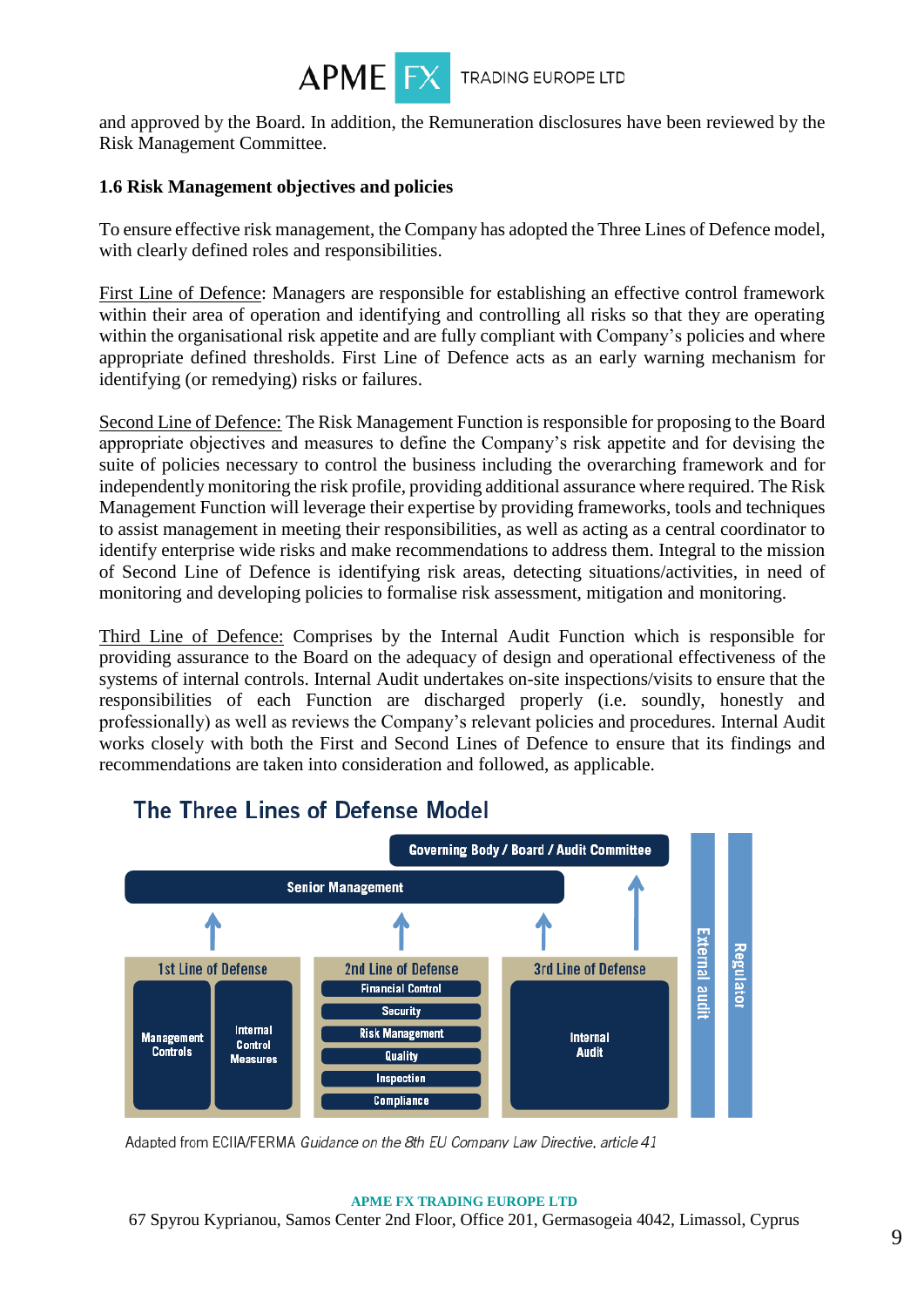

#### **1.6.1. Risk Management Framework**

Managing risk effectively in a continuously changing risk environment, requires a strong risk management culture. As a result, the Company has established an effective risk oversight structure and the necessary internal organisational controls to ensure that the Company undertakes the following:

- The adequate risk identification and management
- The establishment of the necessary policies and procedures
- The setting and monitoring of the relevant limits and
- Compliance with the applicable legislation

The Board meets on a regular basis and receives updates on risk and regulatory capital matters from management. The Board reviews regularly (at least annually) written reports concerning compliance, risk management and internal audit policies, procedures and work as well as the Company's risk management policies and procedures as implemented by Management.

As part of its business activities, the Company faces a variety of risks, the most significant of which are described further below. The Company holds regulatory capital against three allencompassing main types of risk: credit risk, market risk and operational risk.

### **1.6.2. Risk Appetite Statement**

Risk Appetite is the amount and type of risk that the Company is able and willing to accept in pursuing its business objectives. Risk appetite is expressed in both quantitative and qualitative terms and covers all risks, both on-balance sheet and off-balance sheet.

An effective risk appetite statement is empowering in that it enables the decisive accumulation of risk in line with the strategic objectives of the Company while giving the Board and management confidence to avoid risks that are not in line with the strategic objectives.

The Company has established a robust Risk Appetite Framework. The Board approves the Risk Appetite which defines the type and amount of risk that the Company is prepared to accept to achieve its objectives. Risk Appetite covers three primary areas:

| r r<br><b>Risk Area</b> | <b>Risk Types</b>                                                |
|-------------------------|------------------------------------------------------------------|
| Financial               | <b>Credit Risk</b>                                               |
|                         | <b>Market Risk</b>                                               |
|                         | <b>Liquidity Risk</b><br>$\bullet$                               |
| Reputational            | <b>Conduct Risk</b>                                              |
|                         | <b>Customer Risk</b>                                             |
|                         | <b>Regulatory Risk</b>                                           |
|                         | <b>External reputational Risk</b>                                |
| Operational & People    | The risk associated with the failure of key processes or systems |
|                         | and the risks of not having the right quality and quantity of    |
|                         | people to operate those processes                                |

**Table 2 - Risk Appetite areas**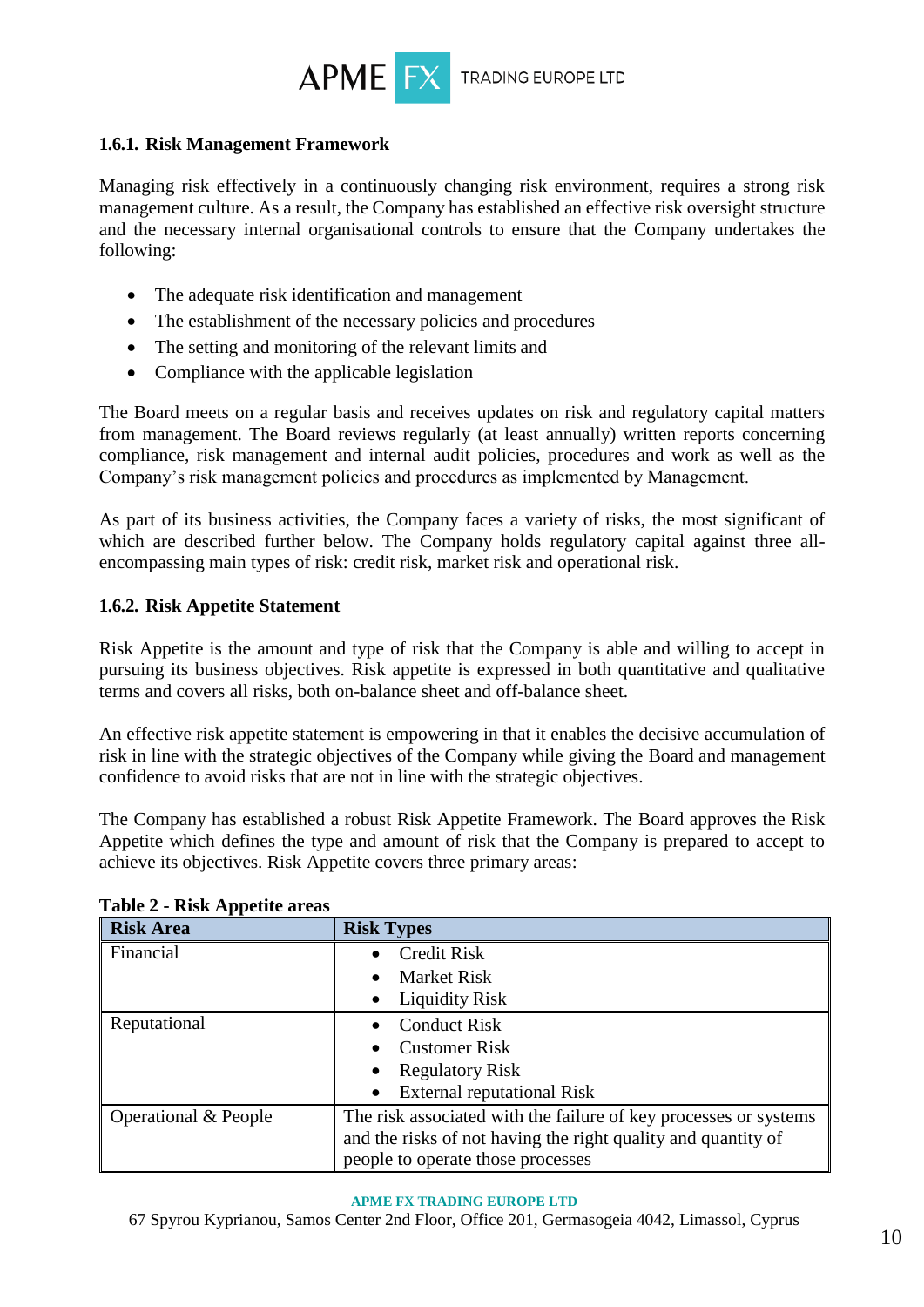

The Risk Appetite framework has been designed to create links to the strategic long-term plan, capital planning and the Company's risk management framework.

The Board approves the Company's corporate strategy, business plans, budget, long term plan and after the first year of operation will also approve the ICAAP. The Company employs mitigation techniques defined within the Company's policies, to ensure risks are managed within Risk Appetite.

### **1.6.3. Risk Culture**

Risk culture is a critical element in the Company's risk management framework and procedures. Management considers risk awareness and risk culture within the Company as an important part of the effective risk management process. Ethical behaviour is a key component of the strong risk culture and its importance is also continuously emphasised by the management.

The Company is committed to embedding a strong risk culture throughout the business where everyone understands the risks they personally manage and are empowered and qualified to take accountability for them. The Company embraces a culture where each of the business areas is encouraged to take risk–based decisions, while knowing when to escalate or seek advice.

### **1.7. Declaration of the Management Body**

The Board is responsible for reviewing the effectiveness of the Company's risk management arrangements and systems of financial and internal control. These are designed to manage rather than eliminate the risks of not achieving business objectives, and – as such – offer reasonable but not absolute assurance against fraud, material misstatement and loss. The Board considers that it has in place adequate systems and controls with regard to the Company's profile and strategy and an appropriate array of assurance mechanisms, properly resourced and skilled, to avoid or minimise loss.

### **2. Corporate Governance and Risk Management**

The Company's systems of risk management and internal control include risk assessment, management or mitigation of risks, including the use of control processes, information and communication systems and processes for monitoring and reviewing their continuing effectiveness.

The risk management and internal control systems are embedded in the operations of the Company and are capable of responding quickly to evolving business risks, whether they arise from factors within the Company or from changes in the business environment.

### **2.1. The Board of Directors**

The Board has the overall responsibility for the establishment and oversight of the Company's Risk Management Framework. The Board satisfies itself that financial controls and systems of risk management are robust. The Board comprises of two executive directors and two independent nonexecutive directors.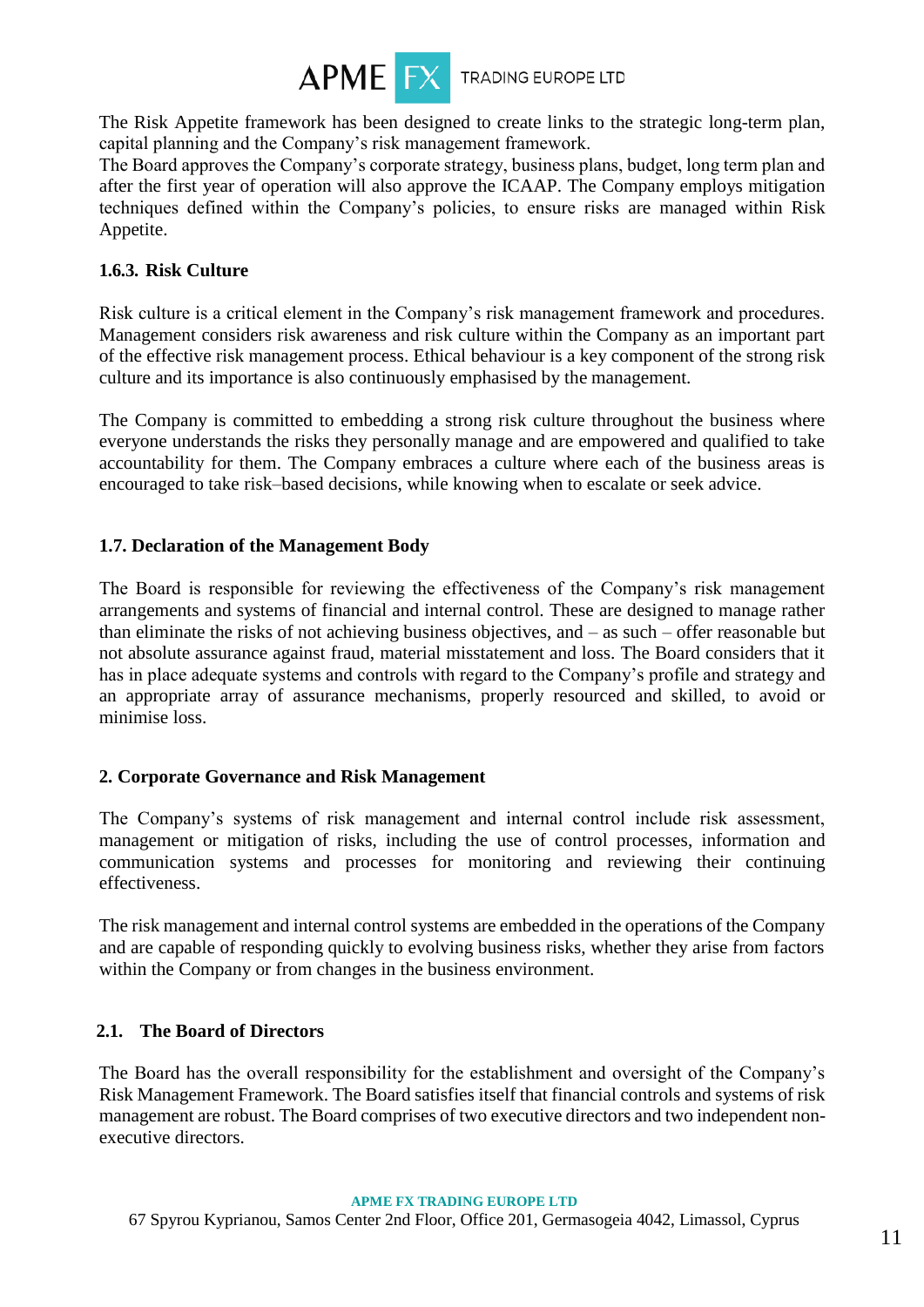

The Company has in place the Internal Operations Manual which lays down the activities, processes, duties and responsibilities of the Board, Committees, Senior Management and staff of the Company.

The Company implements and maintains adequate risk management policies and procedures which identify the risks relating to the Company's activities, processes and systems, and where appropriate, set the level of risk tolerated by the Company. The Company adopts effective arrangements, processes and systems, in light of that level of risk tolerance, where applicable.

### **2.2. Number of Directorships held by members of the Board**

All members of the Board commit sufficient time to perform their functions in the Company. The number of directorships which may be held by a member of the Board at the same time shall take into account individual circumstances and the nature, scale and complexity of the Company's activities. Unless representing the Republic, members of the Board of a CIF that is significant in terms of its size, internal organisation and the nature, the scope and the complexity of its activities shall not hold more than one of the following combinations of directorships at the same time:

- one executive directorship with two non-executive directorships;
- four non-executive directorships.

For the purposes of the above, the following shall count as a single directorship:

• Executive or non-executive directorships held within the same group.

Directorships in organisations which do not pursue predominantly commercial objectives such as non-profit or charitable organisations shall not count for the purposes of the above guidelines.

The table below discloses the number of directorships held by members of the management body.

| <b>Director</b>       | <b>Function</b>                | Number of<br><b>Executive</b><br><b>Directorships</b> | <b>Number of</b><br><b>Non-Executive</b><br><b>Directorships</b> |
|-----------------------|--------------------------------|-------------------------------------------------------|------------------------------------------------------------------|
| Mr. Gregus Tomas      | <b>Chief Executive Officer</b> |                                                       |                                                                  |
| Mr. Svoren Peter      | <b>General Manager</b>         |                                                       |                                                                  |
| Mr. Savvas Menoikou*  | <b>Managing Director</b>       |                                                       |                                                                  |
| Mr. Michalaki Ioannis | Independent, Non-<br>Executive |                                                       |                                                                  |
| Mr. Evgeniou Evgenios | Independent, Non-<br>Executive |                                                       |                                                                  |

| Table 3 - Number of Directorships of the members of the Board of Directors |  |  |  |  |
|----------------------------------------------------------------------------|--|--|--|--|
|----------------------------------------------------------------------------|--|--|--|--|

\*Mr. Menoikou Savvas has resigned during the year 2017.

### **2.3. Policy on Recruitment**

Recruitment into the Board combines an assessment of both technical capability and competency skills referenced against the Company's leadership framework.

#### **APME FX TRADING EUROPE LTD**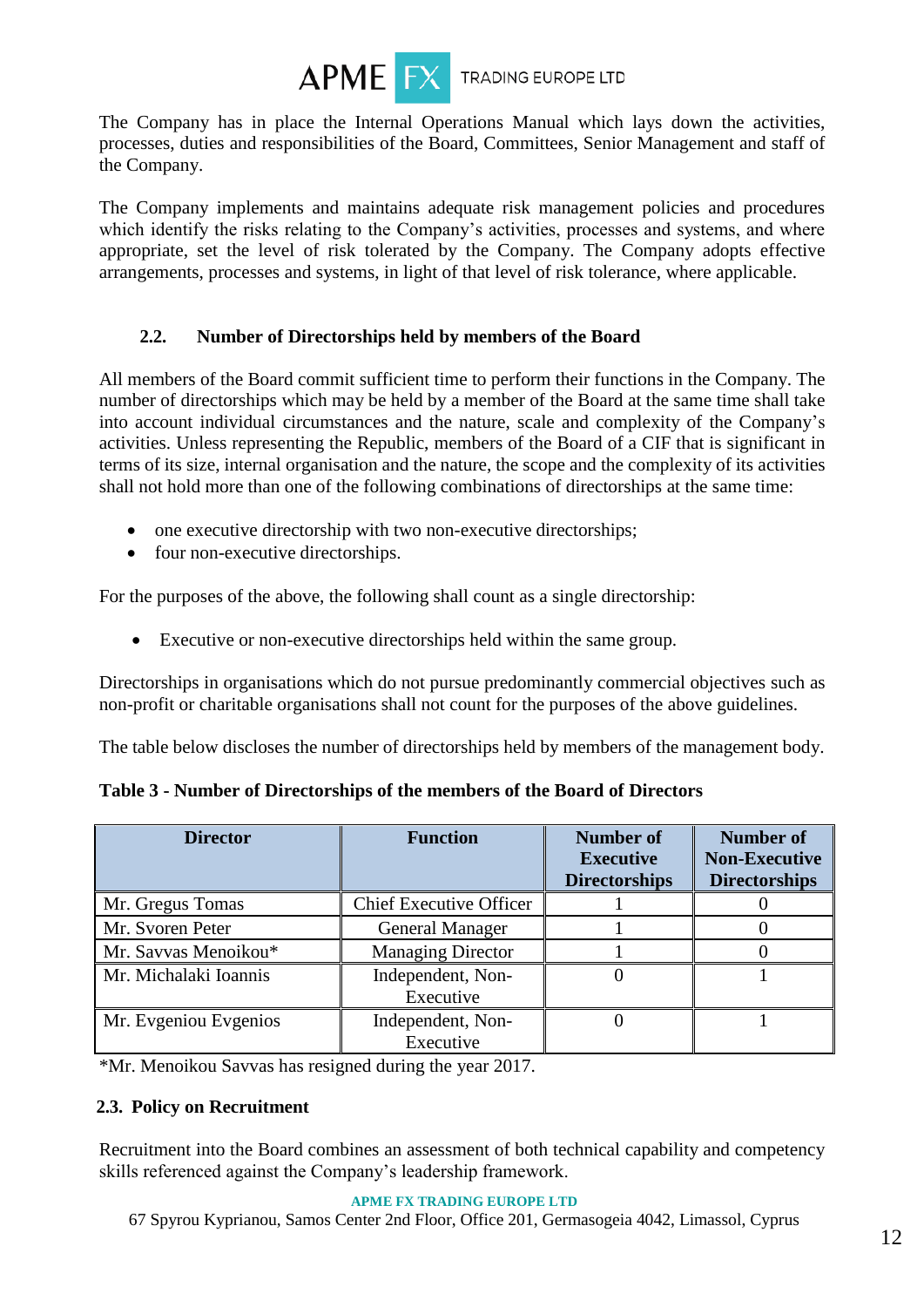

Members of the Board possess sufficient knowledge, skills and experience to perform their duties. The overall composition of the Board reflects an adequately broad range of experiences to be able to understand the CIF's activities, including the main risks to ensure the sound and prudent management of the Company as well as sufficient knowledge, of the legal framework governing the operations of a CIF.

### **2.4. Policy on Diversity**

The Company is committed to promote a diverse and inclusive workplace at all levels, reflective of the communities in which it does business. It approaches diversity in the broadest sense, recognizing that successful businesses flourish through embracing diversity into their business strategy, and developing talent at every level in the organisation. For this purpose, the Company takes into consideration various aspects such as broad industry experience, knowledge, independence, gender, age, cultural and educational background, for the Board appointments.

### **2.5. Risk Management Committee**



In order to support effective governance and management of the wide range of responsibilities the Board has established the Risk Management Committee. The role of the Risk Management Committee is to provide oversight, review and challenge of the material risks both current and future affecting the business whilst ensuring that there is effective management and control of all key risks and issues facing the Company. The members of the Risk Management Committee are shown in the table below:

|  |  | <b>Table 4 - Risk Management Committee</b> |  |
|--|--|--------------------------------------------|--|
|--|--|--------------------------------------------|--|

| <b>Member Name</b>         | <b>Function</b>                                  |
|----------------------------|--------------------------------------------------|
| Mr. Tomas Gregus           | <b>Executive Director</b>                        |
| Mr. Peter Svoren           | <b>General Manager</b>                           |
| Mr. Ioannis Michalaki      | Non-executive Director                           |
| <b>IFSA Consulting Ltd</b> | Risk Manager, (ex officio and without any voting |
|                            | rights)                                          |

The Risk Management Committee, inter alia, scrutinizes, and decides on various risks inherent with the operation of the Company with the view to formulate internal policies and measure the performance of the said policies in dealing with the risks associated with the operation of the Company. Moreover, the Risk Management Committee reviews the risk management procedures in place (monitors and controls the Risk Manager in the performance of his duties and the effectiveness of the Risk Management Department).

#### **APME FX TRADING EUROPE LTD**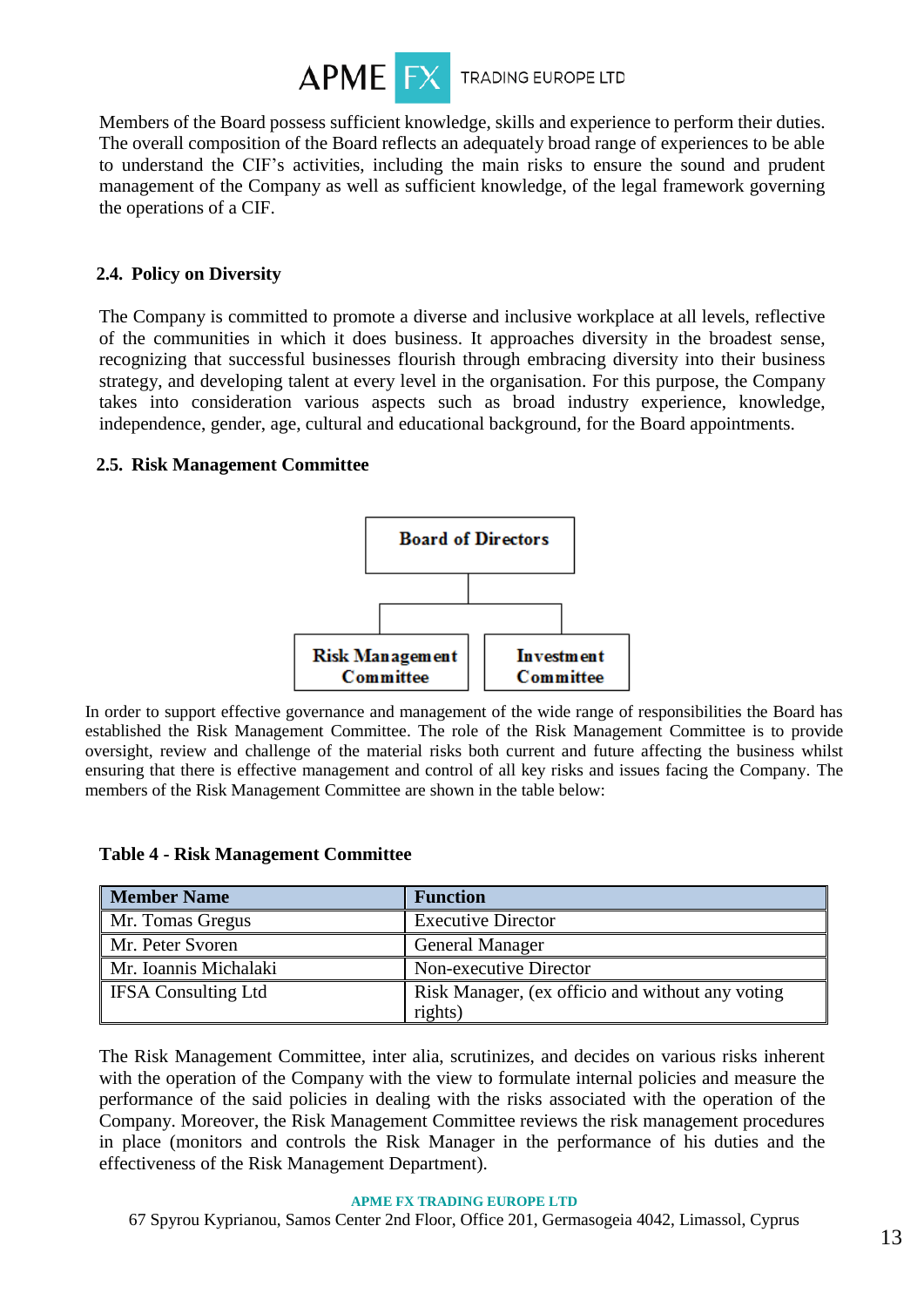

The Risk Management function operates independently and monitors the adequacy and effectiveness of policies and procedures, the level of compliance to those policies and procedures, in order to identify deficiencies and rectify. The Risk Management Committee is responsible for monitoring and controlling the Risk Manager in the performance of his/her duties.

#### **Risk management committee meetings**

The Risk Management Committee meets at least annually, unless the circumstances require extraordinary meetings. Extraordinary meetings can be called by any member of the Risk Management Committee, as well as by the Risk Manager. For the year 2017, the risk management committee has held 1 meeting to discuss risk management procedures.

#### **Investment Committee**

An Investment Committee has been formed to ensure the implementation of a prudent investment policy and the monitoring of the provision of adequate investment services to customers. The Investment Committee reports directly to the Senior Management and its members are shown in the table below:

#### **Table 5 - Investment Committee**

| <b>Member Name</b> | <b>Function</b>                     |
|--------------------|-------------------------------------|
| Mr. Tomas Gregus   | <b>Executive Director</b>           |
| Mr. Peter Svoren   | <b>General Manager</b>              |
| Mr. Lukas Loci     | <b>Head of Portfolio Manager</b>    |
| Mr. Maros Vrtak    | <b>Head of Brokerage Department</b> |

The Investment Committee is responsible, inter alia:

(a) to supervise the proper choice of investments (framework for investment decisions)

(b) to analyse the investment potential and contribute to the elaboration of the investment policy, as applicable

(c) to determine the Company's pricing policy

(d) to decide upon the markets and types of Financial Instruments in which the Company shall be active

(e) to determine the mode, content and frequency of the Client's briefing. Also, to monitor that Retail Clients are informed about their right to request different time frequency of the provision of their periodic statement by the Company, about their investment transactions

(f) to brief the Internal Auditor, as applicable

(g) to establish, approve, adjust and monitor the Company Investment Policy in relation to the Portfolio Management Department by using the recommendations of the Head of the relevant Department through the Investment Reports, as applicable

(h) to review the Company Investment Policy whenever a material change occurs

(i) to establish risk profile categories for each Client (e.g. cautious, balance, growth, aggressive)

(j) to analyse the economic conditions and the investment alternatives based on a thorough examination of third party reports

(k) to select appropriate benchmarks for different type of portfolios, where applicable

#### **APME FX TRADING EUROPE LTD**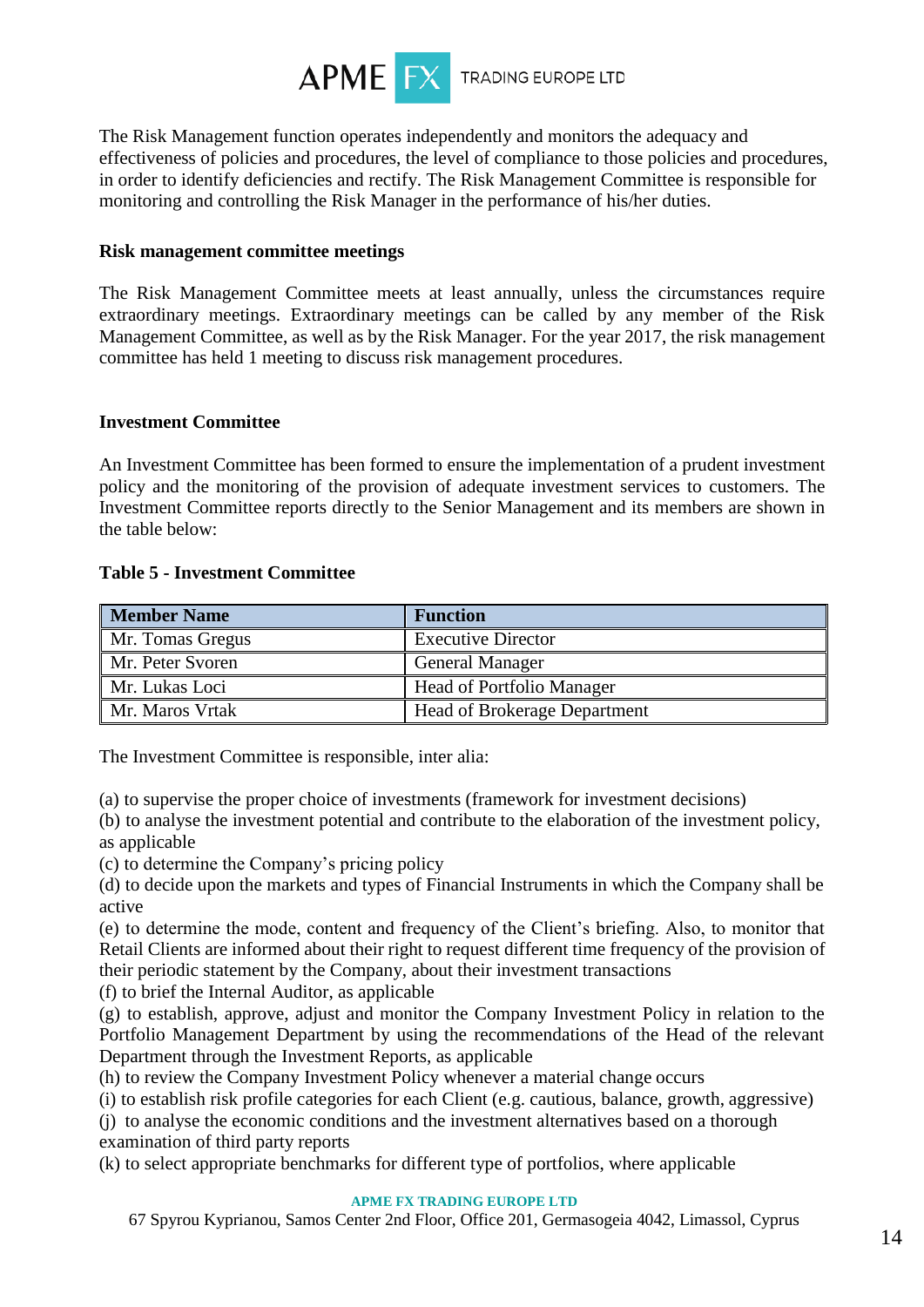

(l) to examine the returns and the associated risks of the Client portfolios, as applicable (m) to monitor the collection of the Client information through the filling of the Investment Questionnaire, or information obtained through interviews

### **2.6. Other Governance Functions**

### **Internal Audit**

The Company, taking into account the nature, scale and complexity of its business activities, as well as the nature and the range of its investment services and activities, establishes and maintains an internal audit function through the appointment of a qualified and experienced Internal Auditor. The Internal Auditor is appointed and reports to the Senior Management and the Board of the Company.

The Internal Auditor is separated and independent of the other functions and activities of the Company. The Internal Auditor bears the responsibility to:

(a) establish, implement and maintain an audit plan to examine and evaluate the adequacy and effectiveness of the Company's systems, internal control mechanisms and arrangements

(b) issue recommendations based on the result carried out in accordance with point (a)

(c) verify compliance with the recommendations of point (b)

(d) provide timely, accurate and relevant reporting in relation to internal audit matters to the Board and the Senior Management of the Company, at least annually.

The Internal Auditor is responsible for applying the Internal Control System (hereinafter, the "ICS"), which confirms the accuracy of the reported data and information. Furthermore, the role of the Internal Auditor is the programming, on an at least annual basis (as applicable), of checks on the degree of application of the required ICS.

The Internal Auditor has clear access to the Company's personnel and books. Likewise, the Company's employees have access to the Internal Auditor for the reporting of any significant deviations from the guidelines provided.

The Board ensures that internal audit issues are considered when presented to it by the Internal Auditor and appropriate actions shall be taken. The Board ensures all issues are dealt with and prioritised according to the Board's assessment.

### **Compliance Officer**

The Board ensures regulatory compliance through a comprehensive and pro-active compliance strategy. To this end, the Board appoints a Compliance Officer in order to establish, implement and maintain adequate and effective policies and procedures, as well as appropriate systems and controls designed to detect any risk of failure by the Company to comply with its obligations. Further to this, the Compliance Officer is responsible to put in place adequate measures and procedures designed to minimize such risk and to enable the competent authorities to exercise their powers effectively. The Compliance Officer reports to the Senior Management and the Board of the Company.

The Compliance Officer is independent and has the necessary authority, resources, expertise and access to all relevant information.

#### **APME FX TRADING EUROPE LTD**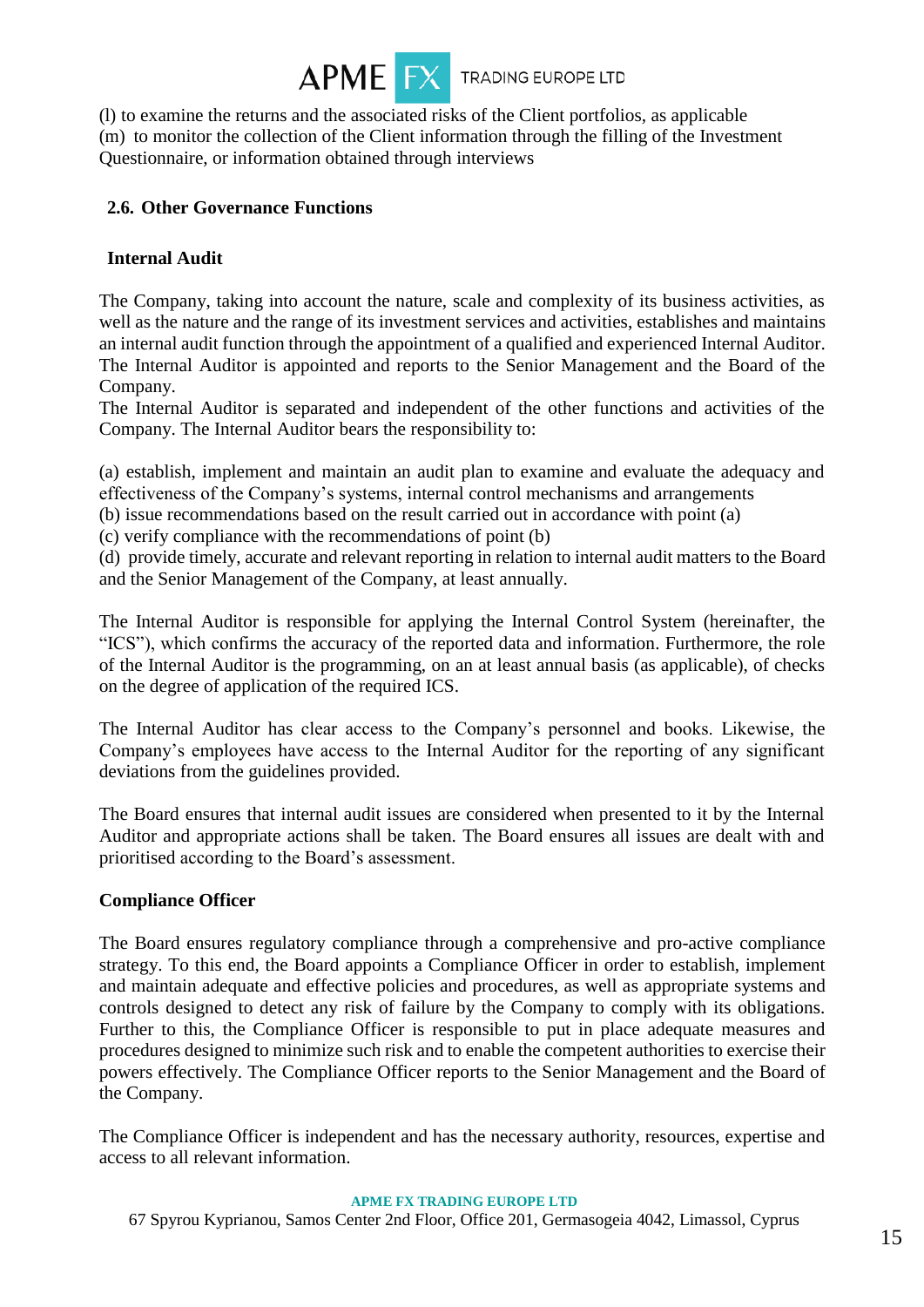

The major objectives of the Compliance officer are:

- (a) liaising with all relevant business and support areas within the Company monitoring and assessing the level of compliance risk that the Company faces, taking into account the investment and ancillary services provided, as well as the scope of financial instruments traded and distributed
- (b) monitoring the adequacy and effectiveness of the measures and procedures of the Company
- (c) advising and assisting the relevant persons responsible for carrying out the investment services to be in compliance with the Law

### **Anti-Money Laundering Compliance Officer**

The Board retains a person to the position of the Company's Anti-Money Laundering Compliance Officer (hereinafter the "AMLCO") to whom the Company's employees report their knowledge or suspicion of transactions involving money laundering and terrorist financing. The AMLCO belongs to the higher hierarchical levels/layers of the Company so as to command the necessary authority. The AMLCO leads the Company's Anti-Money Laundering Compliance procedures and processes and report to the Senior Management and the Board of the Company.

Scope and objectives of the AMLCO:

- a) The improvement of mechanisms used by the Company for counteraction of legalization (laundering) of criminally earned income.
- b) To decrease the probability of appearance among the Customers of the Company of any persons/organizations engaged in illegal activity and/or related with such persons/organizations.
- c) To minimize the risk of involvement of the Company in any unintended holding and realization of operations with any funds received from any illegal activity or used for its financing.
- d) To ensure compliance with anti-money laundering laws and directives issued by CySEC as well as the identification and proper reporting of any money laundering activity to the relevant authorities.

#### **2.7. Information flow on risk to the management body**

Risk information flows up to the Board directly from the business departments and control functions. The Board ensures that it receives on a frequent basis, at least annually written reports regarding Internal Audit, Compliance, Money Laundering and Terrorist Financing and Risk Management issues and approves the Company's ICAAP report as shown in the table below: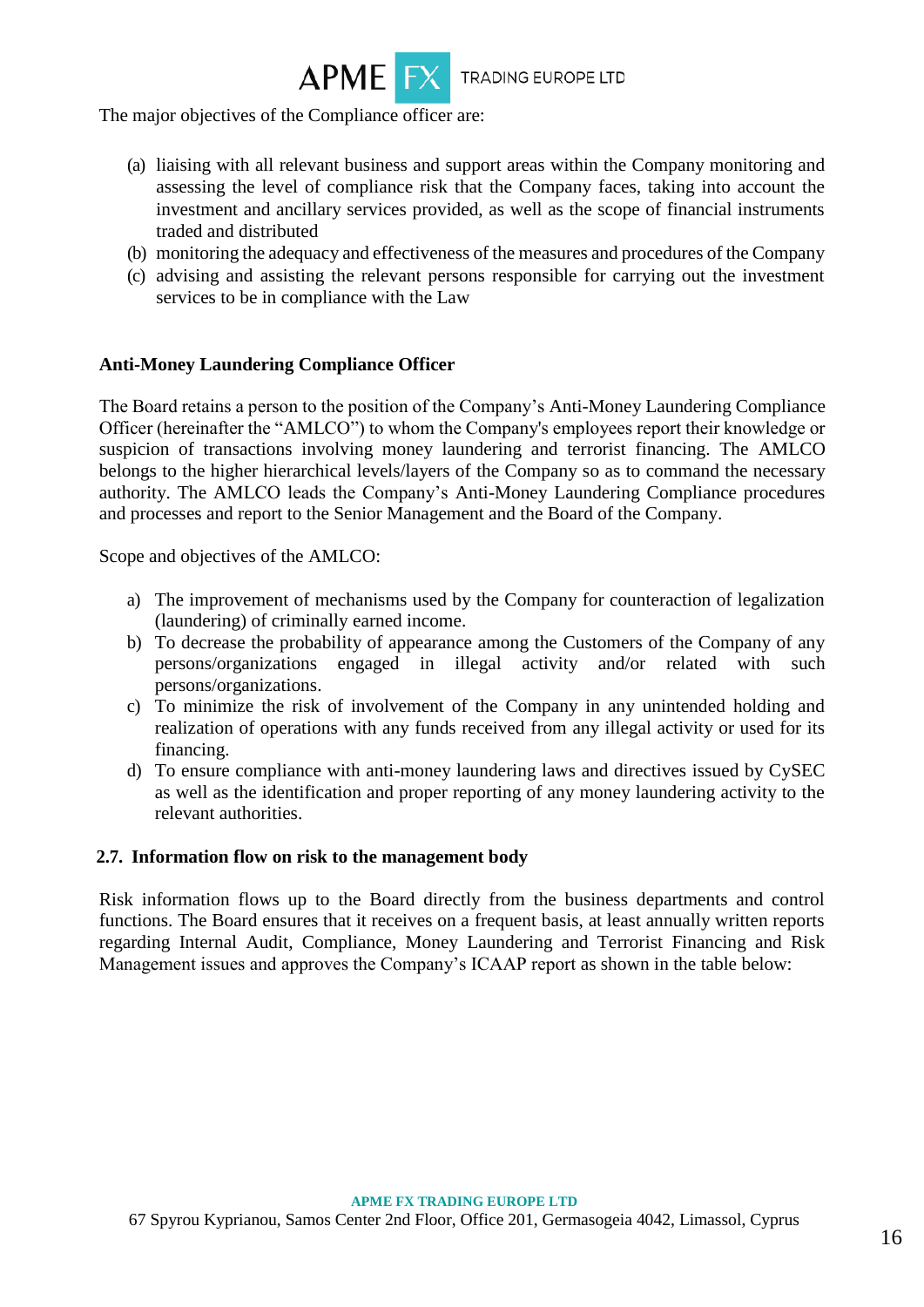

|                | <b>Report Name</b>       | <b>Owner of Report</b>    | <b>Recipient</b> | <b>Frequency</b>    |
|----------------|--------------------------|---------------------------|------------------|---------------------|
|                | <b>Risk Management</b>   | <b>Risk Manager</b>       | CySEC, Board     | Annual              |
|                | Report                   |                           |                  |                     |
| $\overline{2}$ | <b>ICAAP</b>             | <b>Risk Manager</b>       | $CySEC$ (upon    | Annual or more      |
|                |                          |                           | request), Board  | frequent upon       |
|                |                          |                           |                  | management request  |
| 3              | <b>Compliance Report</b> | Compliance Officer        | CySEC, Board     | Annual              |
| $\overline{4}$ | <b>Internal Audit</b>    | <b>Internal Auditor</b>   | CySEC, Board     | Annual or more      |
|                | Report                   |                           |                  | frequent upon       |
|                |                          |                           |                  | management request  |
| 5              | Anti-Money               | Anti-Money                | CySEC, Board     | Annual              |
|                | <b>Laundering Report</b> | Laundering                |                  |                     |
|                |                          | <b>Compliance Officer</b> |                  |                     |
| 6              | Investment               | <b>Risk Manager</b>       | Board            | <b>Upon Request</b> |
|                | Committee decisions      |                           |                  |                     |

### **Table 6 - Information flow on risk to management body**

Furthermore, the Company believes that the risk governance processes and policies are of utmost importance for its effective and efficient operation. The processes and the policies are reviewed and updated on an annual basis or when deemed necessary and are approved by the Board.

### **3. Own Funds**

Own Funds (also referred to as capital resources) is the type and level of regulatory capital that must be held to enable the Company to absorb losses. The Company is required to hold own funds in sufficient quantity and quality in accordance with CRD IV which sets out the characteristics and conditions for own funds.

The Company throughout the year under review managed its capital structure and made adjustments to it in light of the changes in the economic and business conditions and the risk characteristics of its activities.

During the year under review, the Company's own funds never dropped below the minimum initial capital requirement (i.e.  $E$ 125,000) and the Company fulfilled its obligations by successfully submitting, on a quarterly basis, the CRD IV CoRep Forms.

The Company's Total Capital Adequacy Ratio as at 31 December 2017 was **15.60%** which is above the minimum of 8%**.** In this respect, the minimum Total Capital Adequacy Ratio (i.e. 8%) was maintained by the Company during the year 2017.

### **3.1. Tier 1 & Tier 2 Regulatory Capital**

Institutions shall disclose information relating to their own funds. Furthermore, institutions shall disclose a description of the main features of the Common Equity Tier 1 and Additional Tier 1 instruments and Tier 2 instruments issued by the institution. In this respect, the Company's total capital is comprised of Common Equity Tier 1 and Tier 2 Capital.

The composition of the capital base and capital ratios of the company is shown in the following

#### **APME FX TRADING EUROPE LTD**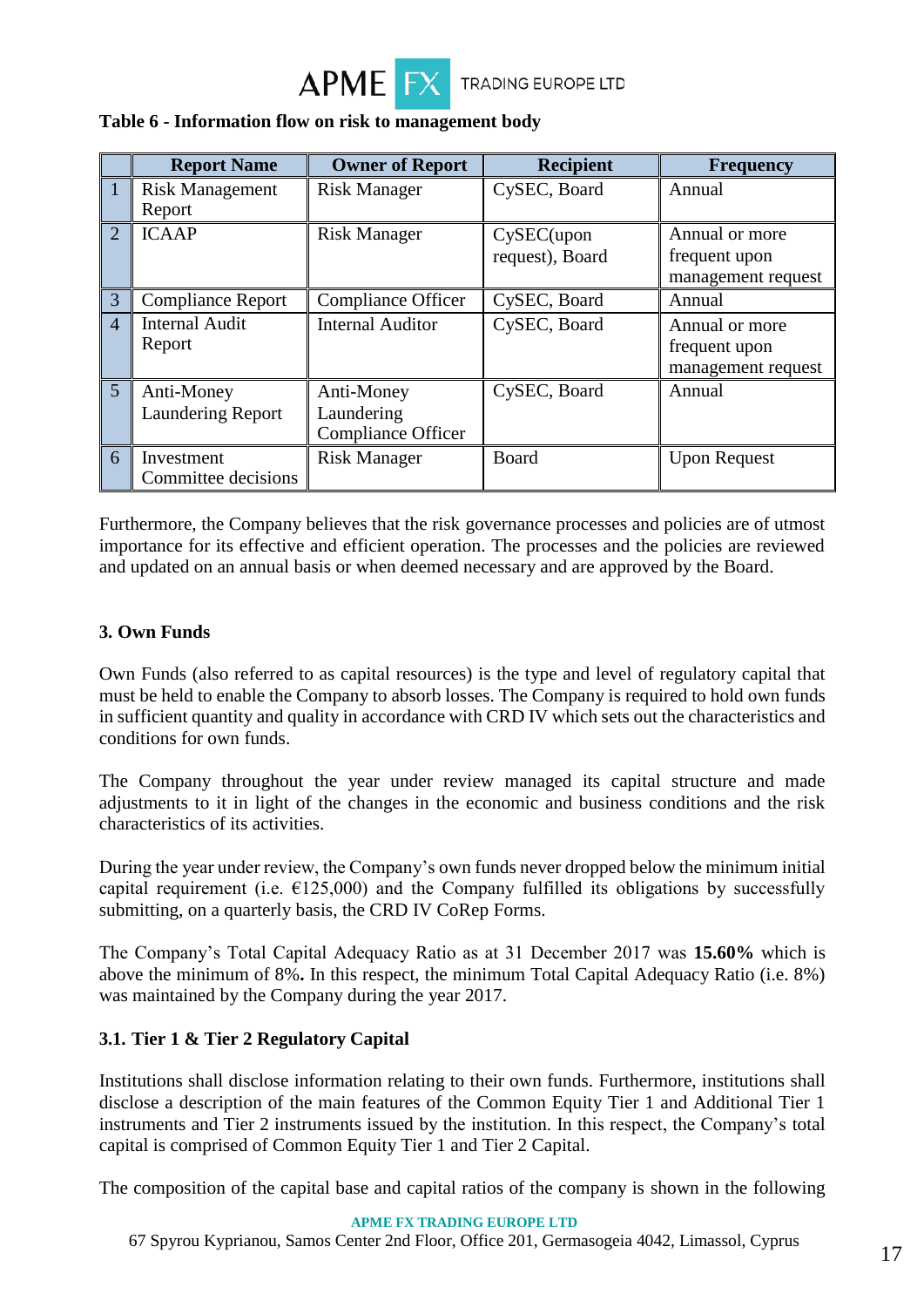

table:

### **Table 7 - Composition of the capital base and capital ratios**

|                                                                             | <b>Current</b><br>period | <b>Full</b><br>impact |
|-----------------------------------------------------------------------------|--------------------------|-----------------------|
| <b>Capital Instruments</b>                                                  | €000                     | €000                  |
| <b>Common Equity Tier 1 (CET1) capital: instruments and reserves</b>        | 155                      | 155                   |
| Capital instruments and the related share premium accounts                  | $\overline{0}$           | $\theta$              |
| <b>Retained Earnings</b>                                                    | $-252$                   | $-252$                |
| <b>Other Reserves</b>                                                       | $\overline{0}$           | $\overline{0}$        |
| <b>Common Equity Tier 1 (CET1) capital before regulatory</b><br>adjustments | $\overline{0}$           | $\theta$              |
| <b>Common Equity Tier 1 (CET1) capital: regulatory adjustments</b>          | $\overline{0}$           | $\overline{0}$        |
| Intangible Assets (net of related tax liability)                            | $\Omega$                 | $\theta$              |
| Additional deductions of CET1 Capital due to Article 3 of the CRR (*)       | (68)                     | (68)                  |
| <b>Total regulatory adjustments to Common Equity Tier 1 (CET1)</b>          | $\Omega$                 | $\theta$              |
| <b>Common Equity Tier 1 (CET1) capital</b>                                  | 155                      | 155                   |
| <b>Additional Tier 1 (AT1) capital</b>                                      | $\bf{0}$                 | $\bf{0}$              |
| Tier 1 capital $(T1 = CET1 + AT1)$                                          | 155                      | 155                   |
| Tier 2 (T2) capital                                                         | $\theta$                 | $\theta$              |
| Total capital $(TC = T1 + T2)$                                              | $\overline{155}$         | $\overline{155}$      |
| <b>Risk weighted assets</b>                                                 |                          |                       |
| Credit risk                                                                 | 205                      | 205                   |
| Market risk                                                                 | $\overline{0}$           | $\overline{0}$        |
| Additional Risk Exposure Amount due to Fixed Overheads (**)                 | 787                      | 787                   |
| <b>Total risk weighted assets</b>                                           | 992                      | 992                   |
|                                                                             |                          |                       |
| <b>Capital ratios</b>                                                       |                          |                       |
| <b>Common Equity Tier 1</b>                                                 | 15.60%                   | 15.60%                |
| <b>Tier 1</b>                                                               | 15.60%                   | 15.60%                |
| <b>Total Capital</b>                                                        | 15.60%                   | 15.60%                |

*\* Treatment pursuant to Circular C162 (Capital adequacy requirements - Change in the treatment of the Investors Compensation Fund ("ICF") Contribution) on 10 October 2016, according to which the contribution to ICF will no longer be risk weighted as an "exposure to public sector entities" pursuant to paragraph 13(3) of Directive DI144-2014-15. The said ICF exposure was deducted from CET1 Capital pursuant to Article 3 (Application of stricter requirements by institutions) of the CRR. The aforementioned Article gives the member states the power to request from the institutions to hold own funds in excess of those required by the CRR. \*\* Based on 2017 Audited expenditures*

### **3.2. Main features of Common Equity Tier 1, Additional Tier 1 and Tier 2 instruments**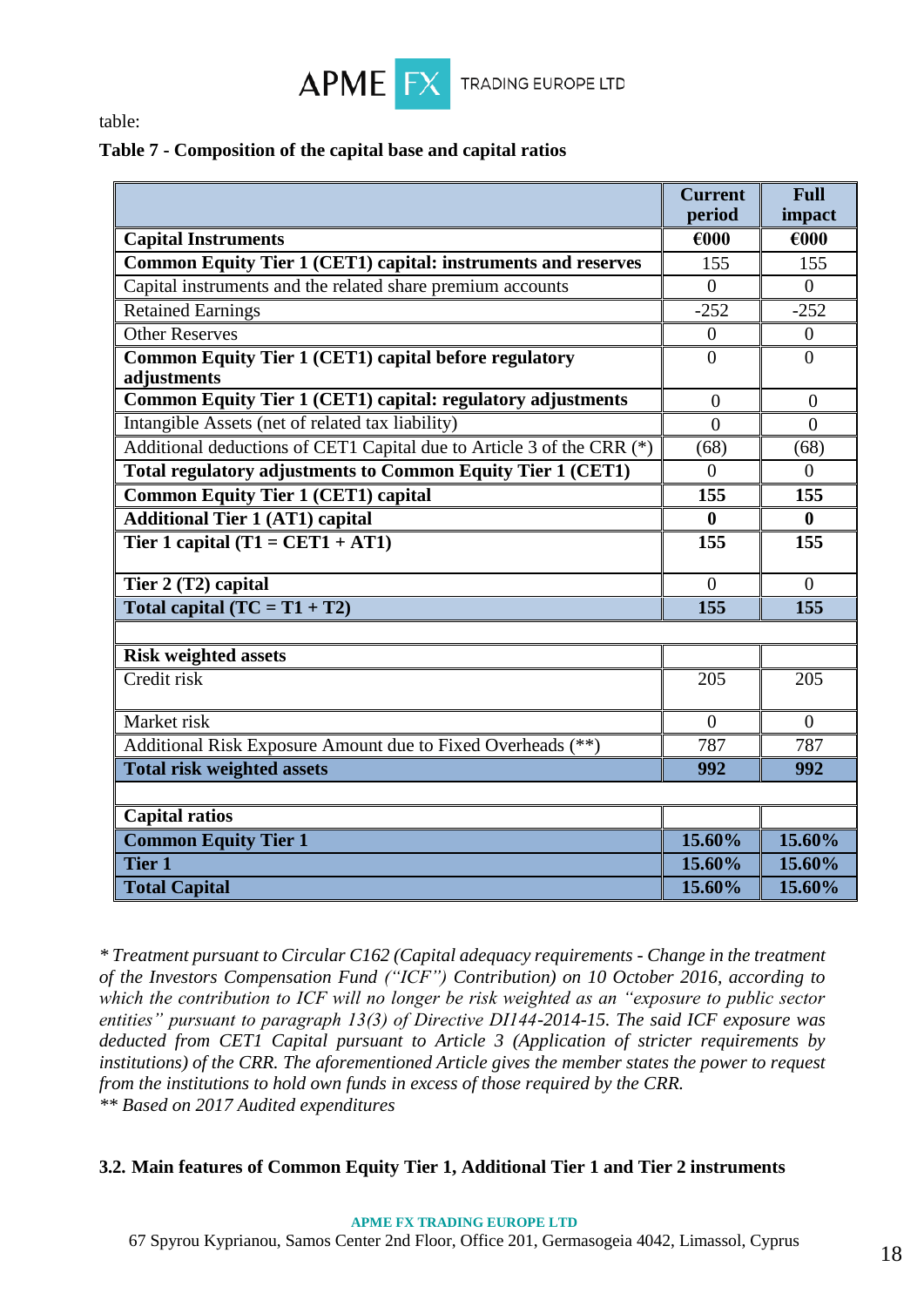

In order to meet the requirements for disclosure of the main features of Common Equity Tier 1, Additional Tier 1 and Tier 2 instruments, the company discloses the capital instruments' main features as outlined below:

| <b>Capital Instruments Main Feature</b>           | <b>CET1</b>                                 |
|---------------------------------------------------|---------------------------------------------|
| <i>Issuer</i>                                     | <b>APME FX TRADING</b><br><b>EUROPE LTD</b> |
| <b>Regulatory Treatment</b>                       |                                             |
| Eligible at Solo/(sub-)consolidated/solo          | Solo                                        |
| Instrument type                                   | <b>Common Equity</b>                        |
| Amount recognized in regulatory capital           | €155 $k$                                    |
| Nominal amount of instrument                      | €155 $k$                                    |
| <b>Issue Price</b>                                | $\epsilon$ 1                                |
| Accounting classification                         | Shareholders'<br>Equity                     |
| Original date of issuance                         |                                             |
| Perpetual or dated                                | Perpetual                                   |
| Original maturity date                            | No maturity                                 |
| Issuer call subject to prior supervisory approval | N/A                                         |
| <b>Coupons / dividends</b>                        |                                             |
| Fixed or floating dividend/coupon                 | Floating                                    |
| Coupon rate and any related index                 | N/A                                         |

#### **Table 8 - Main features of capital instruments**

The Company's capital resources consist of CET1 and Tier 2 Capital. No additional Tier 1 Capital available.

#### **3.3. Balance Sheet Reconciliation**

Institutions shall disclose a full reconciliation of Common Equity Tier 1 items, Additional Tier 1 items, Tier 2 items, filters, deductions and the balance sheet in the audited financial statements of the institution as follows:

#### **Table 9 - Balance Sheet Reconciliation**

### **4. Compliance with the Regulation and the overall Pillar II Rule**

### **4.1 Internal Capital**

The purpose of capital is to provide sufficient resources to absorb unexpected losses over and above the ones that are expected in the normal course of business. The Company aims to maintain a total capital adequacy ratio which will ensure there is sufficient capital to support the Company during stressed conditions. The Company has adopted the Standardised Approach to the calculation of Pillar I minimum capital requirements for Credit and Market Risk.

### **4.2 Approach to assessing adequacy of Internal Capital**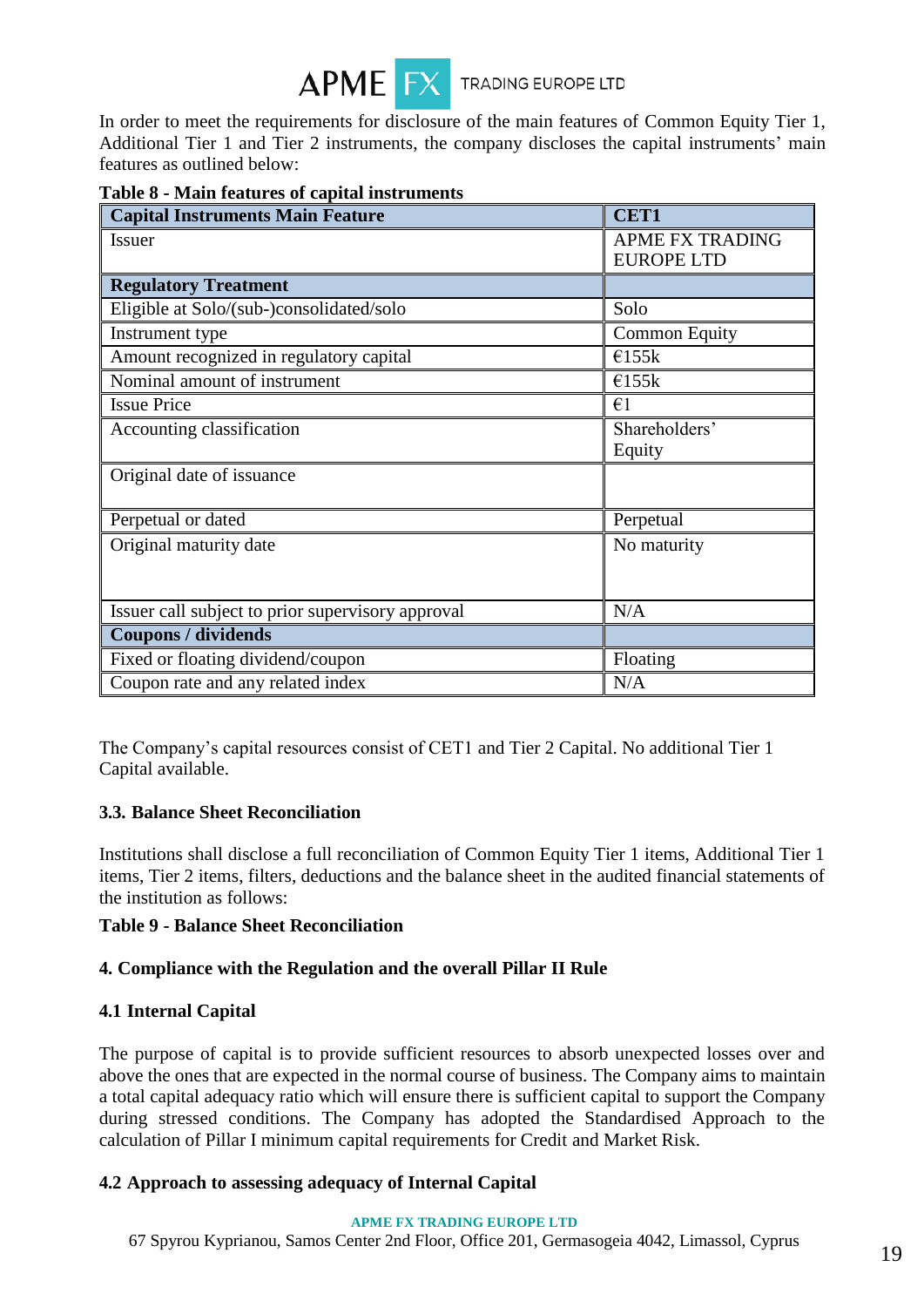

The Company is in the process of establishing an ICAAP, document it in a Manual and produce in this regard an ICAAP Report, as per the Guidelines GD-IF-02 (Circular C026) & GD-IF-03 (Circular C027). Upon CySEC's request the ICAAP Report shall be submitted to CySEC.

The ICAAP report will describe how the Company implemented and embedded its ICAAP within its business. The ICAAP will also describe the Company's Risk Management framework e.g. the Company's risk profile and the extent of risk appetite, the risk management limits if any, as well as the adequate capital to be held against all the risks (including risks other than the Pillar I risks) faced by the Company.

The Company has adopted the Pillar I plus approach whereby it determines the minimum capital required under Pillar I methodology and subsequently incorporates in that methodology the risks that are either not covered or are partially covered by Pillar I. Initially an assessment is made on the general financial position of the Company both from its financial statements and its Capital Adequacy Returns.

The Pillar I variable capital requirement is the higher of (i) the sum of the credit risk and market risk requirements and (ii) the Fixed Overhead Requirement. In order to validate the adequacy of the above requirements under the Pillar I calculations, the ICAAP proceeds with the following individual tests:

- The adequacy of the credit and market risk requirements is assessed with reference to all relevant balance sheet items in order to ascertain if there are additional risks that are not covered by Pillar I
- Other risks connected with the balance sheet, such as liquidity risk and concentration risk, are reviewed in order to establish whether there should be an additional requirement that might not be covered under Pillar I
- The overall capital adequacy is tested by adding together the resulting requirement of the identified risks.
- The absolute impact of combinations of scenarios, including a severe market downturn, is considered in relation to the financial forecasts of the business to assess the potential impact on the capital base over a three-year period (forward-looking).
- A comprehensive risk assessment is carried out for all risks, categorizing them under a risk profile by attributing the anticipated impact and likelihood of occurrence.
- Finally, additional measures are set for the mitigation of the identified risks as well as capital allocation.

# **5. Pillar I Capital Requirements**

The following sections show the overall Pillar I minimum capital requirement and risk weighted assets for the Company under the Standardised Approach to Credit Risk, Market Risk and the Fixed Overheads requirements (new requirement as per the Regulation for "Limited Licence" CIFs).

# **5.1 Credit Risk**

**APME FX TRADING EUROPE LTD**  In the ordinary course of business, the Company is exposed to credit risk, which is monitored through various control mechanisms. Credit risk arises when counterparties fail to discharge their obligations and this could reduce the amount of future cash inflows from financial assets on hand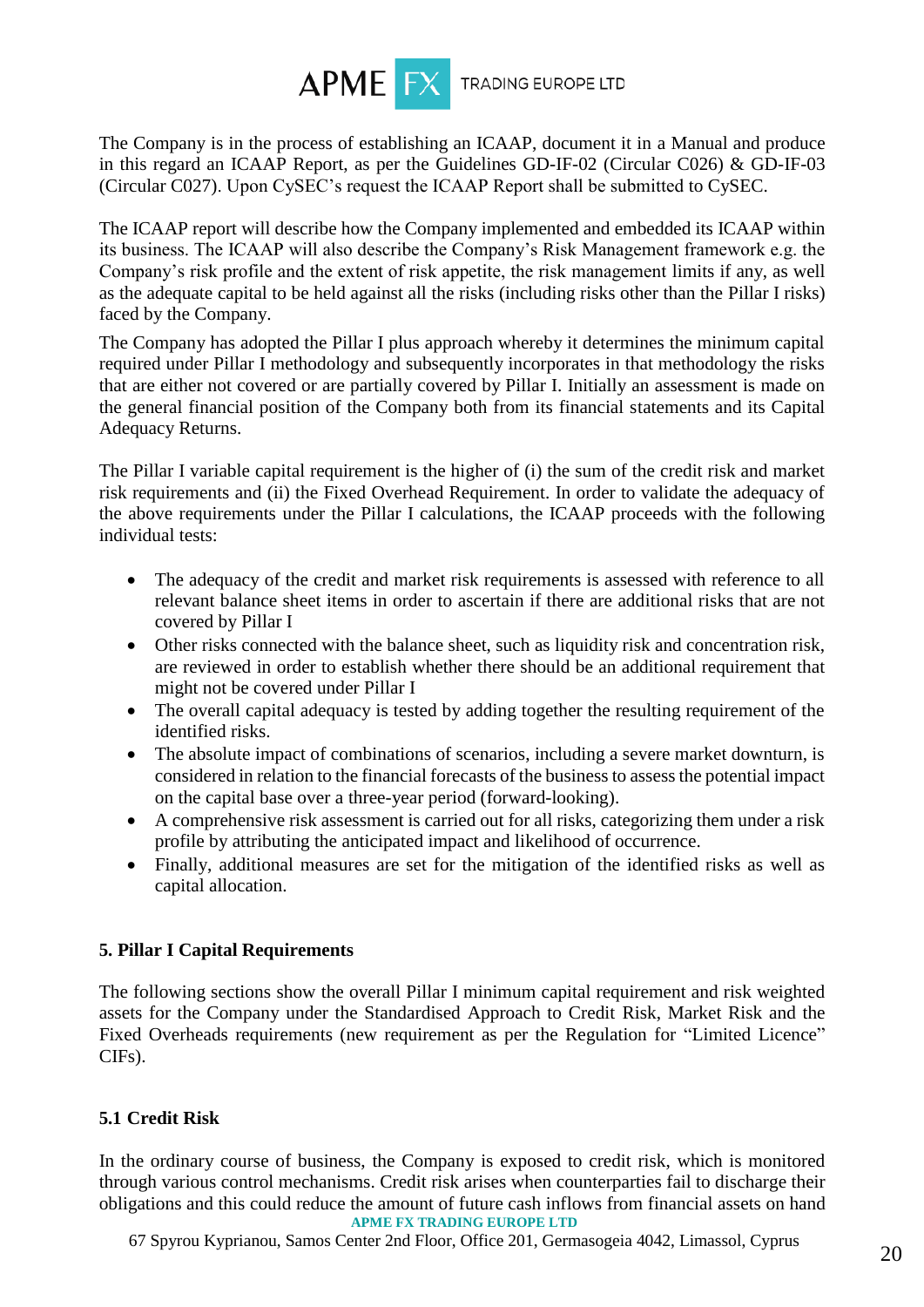

at the balance sheet date.

The Company has policies to diversify risks and to limit the amount of credit exposure to any particular counterparty in compliance with the requirements of the Directive. The Company continuously monitors the fair value calculations, forecast and actual cash flows, and cost budgets so that to ensure that the carrying level of Company's own funds and consequently the Capital Adequacy ratio meet the regulatory requirements at all times.

No concentrations of credit risk with respect to trade receivables existed at year end. Trade receivables are shown net of any provision made for impairment. The management believes that

no additional credit risk, beyond amounts provided for collection losses, is inherent in the trade receivables. Cash balances are held with high credit quality financial institutions and the Company has policies to limit the amount of credit exposure to any financial institution.

### **5.1.1. Credit Risk Adjustments**

The Company assesses at the balance sheet date whether there is objective evidence that a financial asset or group of financial assets is impaired. A financial asset or a group of financial assets is impaired and impairment losses are incurred only if there is objective evidence of impairment as a result of one or more events that occurred after the initial recognition of the asset (a "loss event") and that loss event (or events) has an impact on the estimated future cash flows of the financial asset or group of financial assets that can be reliably estimated.

Trade receivables are recognized initially at fair value and are subsequently measured at amortized cost using the effective interest method, less provision for impairment. For those trading receivables that are 90 days or more past due, in non-accrual status, the Company classifies them as "in default", thus an impairment test will emerge.

Other receivables are recognized initially at fair value and subsequently measured at amortized cost, using the effective interest method, less provision for impairment. A provision for impairment of other receivables is established when there is objective evidence that the Company will not be able to collect all amounts due according to the original terms of receivables. Significant financial difficulties of the debtor, probability that the debtor will enter bankruptcy or delinquency in payments are considered indicators that the trade receivable is impaired. The amount of the provision is the difference between the asset's carrying amount and the present value of estimated future cash flows, discounted at the original effective interest rate. When a receivable is uncollectible, it is written off against the allowance account for other receivables. Subsequent recoveries of amounts previously written off are credited in the statement of comprehensive income. None of the derivative financial instruments is either past due or impaired.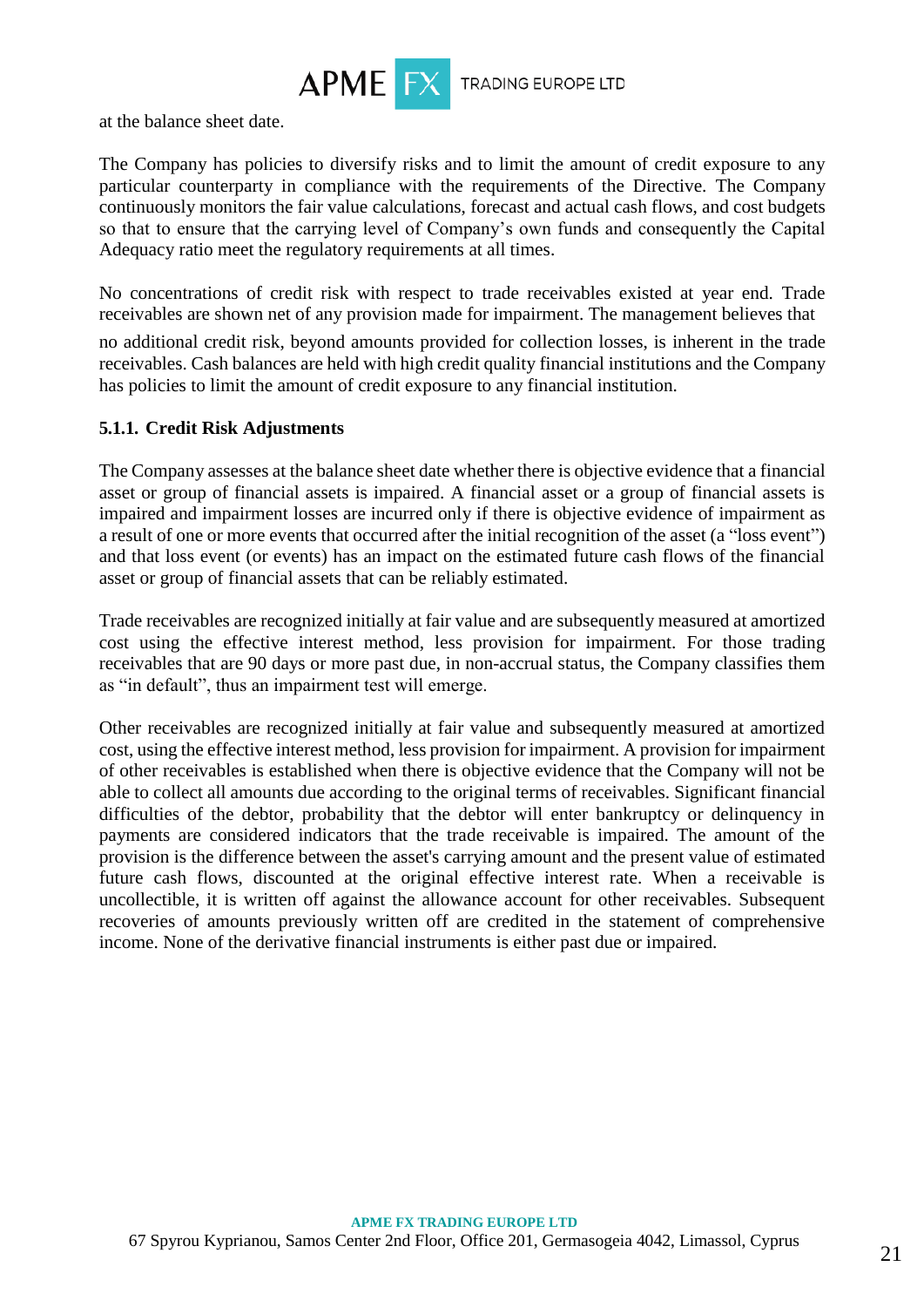

### **5.1.2. Credit Risk – Risk Weighted Assets**

The Company's Credit Risk Weighted Assets and Capital Requirements broken down by exposure class were as follows:

| Table 10 - Exposure classes as at 31 December 2017 |  |
|----------------------------------------------------|--|
|----------------------------------------------------|--|

|                       | <b>Risk Weighted</b><br><b>Assets</b> | Capital<br><b>Requirements</b> |
|-----------------------|---------------------------------------|--------------------------------|
|                       | €000                                  | €000                           |
| <b>Exposure class</b> |                                       |                                |
| Institutions          | 154                                   | 12                             |
| Corporates            |                                       | 0.5                            |
| Retail                |                                       |                                |
| Other Items           | 4                                     |                                |
| <b>Total</b>          | 206                                   | 16.5                           |

The Regulation requires disclosure for additional asset classes. These have not been shown in the table above as these are nil as at the reporting period.

The Company shall disclose the total amount of exposures after accounting offsets and without taking into account the effects of credit risk mitigation, and the average amount of the exposures over the period broken down by different types of exposures as follows:

**Table 11 - Analysis of Average Exposures**

|                       | Original exposure amount,<br>net of specific provisions | Capital<br><b>Requirements</b> |
|-----------------------|---------------------------------------------------------|--------------------------------|
|                       | $\epsilon$ 000                                          | €000                           |
| <b>Exposure class</b> |                                                         |                                |
| <b>Institutions</b>   | 154                                                     | 12                             |
| <b>Corporates</b>     |                                                         | 0.5                            |
| <b>Retail</b>         |                                                         |                                |
| <b>Other Items</b>    | 47                                                      |                                |
| <b>Total</b>          | 206                                                     | 16.5                           |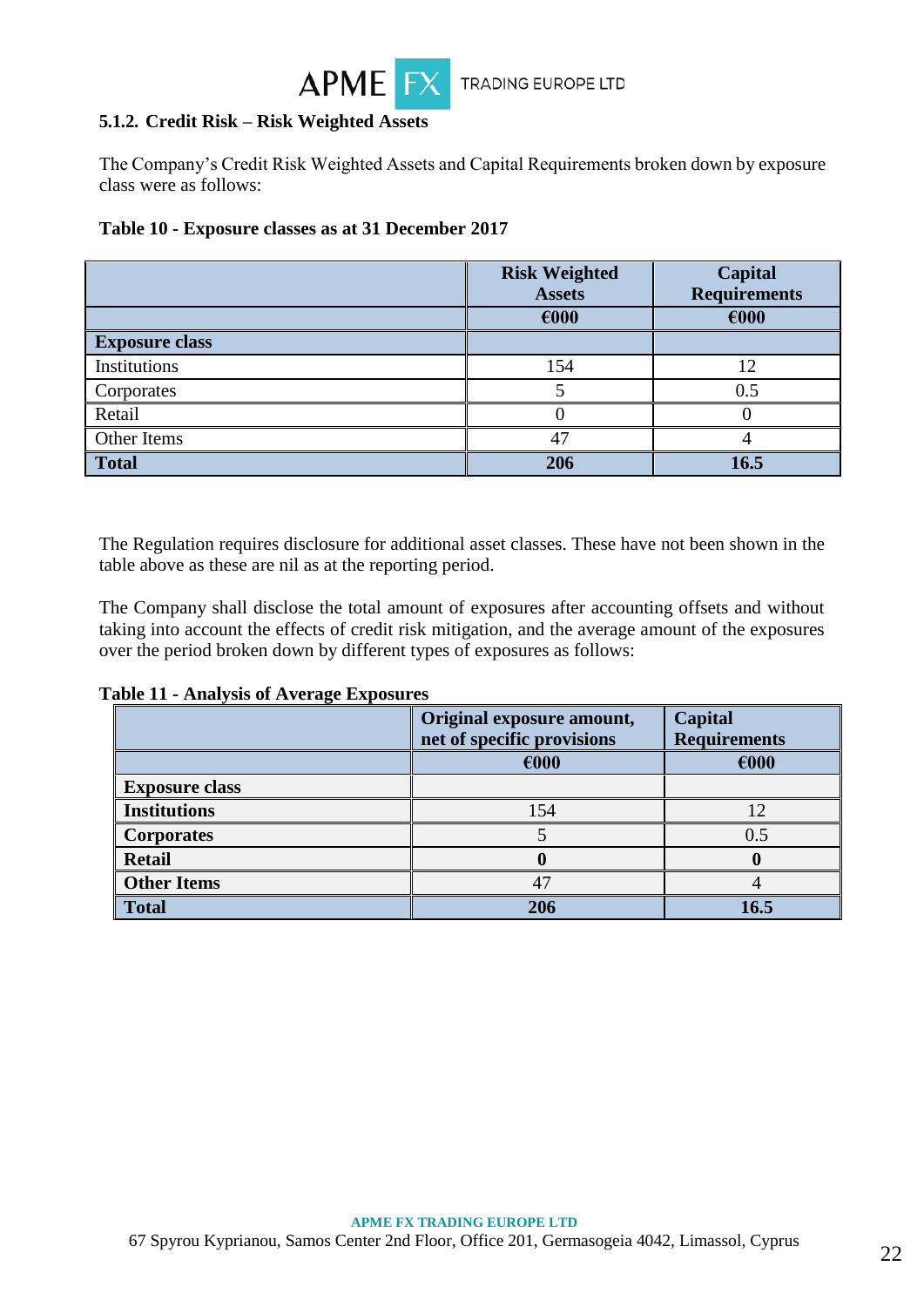

### **5.1.3. Credit Risk – Risk Weighted Assets by Geographical distribution of the exposure classes**

The Company shall disclose the geographical distribution of the exposures, broken down in significant areas by material exposures classes. The geographical distribution of the exposure classes of the Company are as follow Table 12 - Geographical distribution of the exposure classes

| 31 December 2017                                       |                                                   |     |  |  |  |  |
|--------------------------------------------------------|---------------------------------------------------|-----|--|--|--|--|
|                                                        | <b>Geographical Distribution of the Exposures</b> |     |  |  |  |  |
| €000                                                   |                                                   |     |  |  |  |  |
| <b>Total</b><br><b>Cyprus</b><br><b>Exposure class</b> |                                                   |     |  |  |  |  |
|                                                        |                                                   |     |  |  |  |  |
| Institutions                                           | 154                                               | 154 |  |  |  |  |
| Corporates                                             |                                                   |     |  |  |  |  |
| Retail                                                 |                                                   |     |  |  |  |  |
| Other Items<br>47<br>47                                |                                                   |     |  |  |  |  |
| <b>Total</b><br>206<br>206                             |                                                   |     |  |  |  |  |

The Regulation requires disclosure for additional asset classes. These have not been shown in the table above as these are nil as at the reporting period.

The Company shall disclose the distribution of the exposures by industry or counterparty type, broken down by exposure classes, including specifying exposure to SMEs, and further detailed if appropriate as follows:

#### **Table 13 - Exposures by industry**

|                | <b>Banking/Financial</b><br>services | <b>Other</b> | <b>Total</b> |
|----------------|--------------------------------------|--------------|--------------|
|                | €000                                 | €000         |              |
| Exposure class |                                      |              |              |
| Institutions   | 154                                  |              | 154          |
| Corporates     |                                      |              |              |
| Retail         |                                      |              |              |
| Other Items    |                                      | 47           | 47           |
| Total          | 159                                  | 47           | 206          |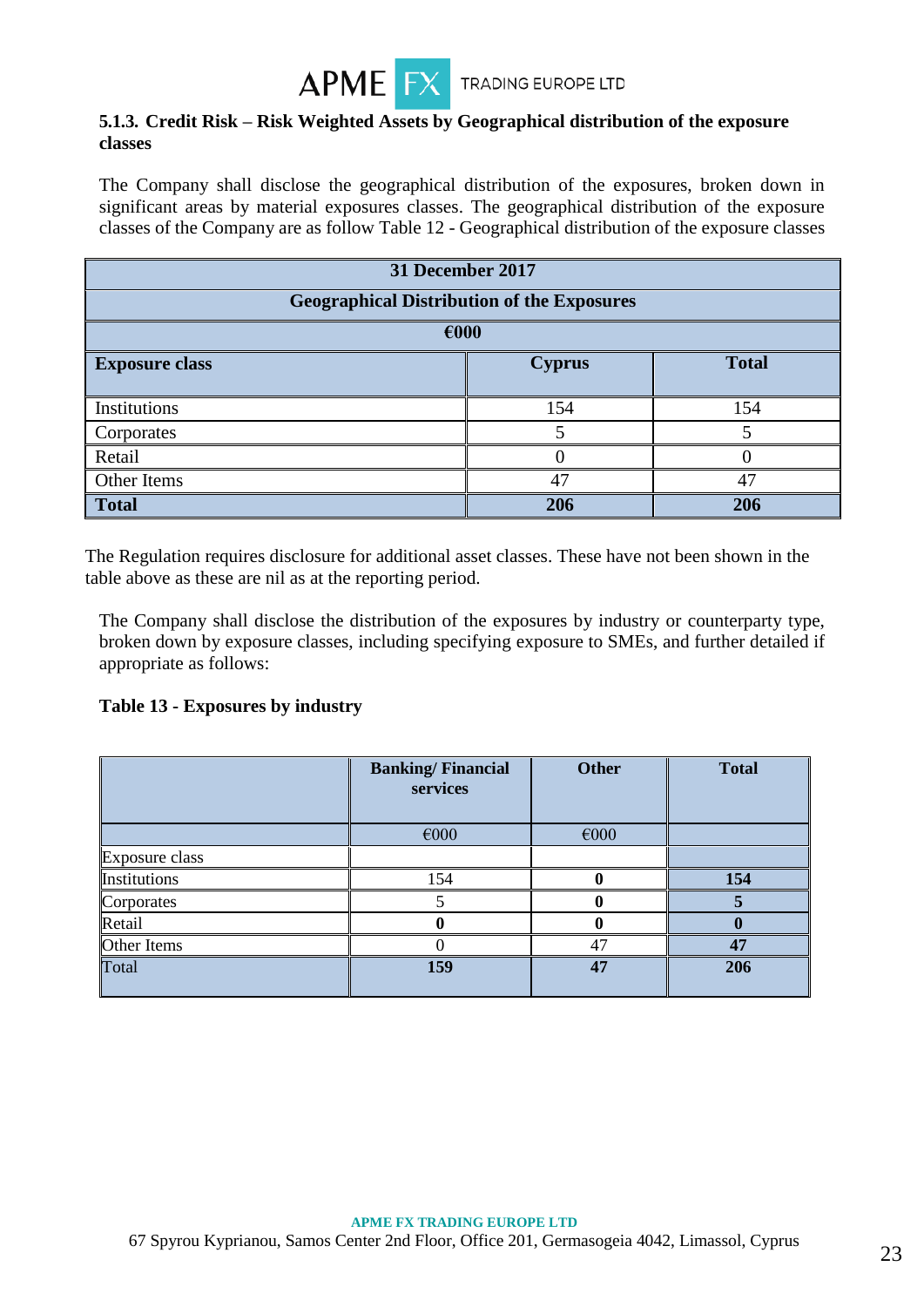

### 5.1.6 Residual maturity broken down by exposure classes **Table**

|                 | <b>Residual Maturity</b><br>$\leq$ 3 months | <b>Residual Maturity</b><br>$>$ 3 months | <b>Total</b>   |
|-----------------|---------------------------------------------|------------------------------------------|----------------|
| <b>Exposure</b> | $\epsilon$ 000                              | $\epsilon$ 000                           | $\epsilon$ 000 |
| Institutions    | 154                                         |                                          | 154            |
| Corporates      |                                             |                                          |                |
| Retail          |                                             |                                          |                |
| Other Items     | 47                                          |                                          |                |
| <b>Total</b>    | 206                                         |                                          | 206            |

# **14 - Residual maturity broken down by exposure class**

### **5.2. Use of ECAIs**

The Company shall disclose the names of the nominated External Credit Assessment Institutions ("ECAIs") and the exposure values along with the association of the external rating with the credit quality steps. In determining risk weights for use in its regulatory capital calculations, the

Company uses Moody's as ECAI and the exposure values with their associated credit quality steps are as follows:

| <b>Credit</b>           | Moody's           | Corporate | <b>Institutions</b>        |                                    |                                                         | <b>Sovereign</b> |
|-------------------------|-------------------|-----------|----------------------------|------------------------------------|---------------------------------------------------------|------------------|
| <b>Qualit</b><br>y Step | <b>Rating</b>     |           | <b>Sovereign</b><br>method | <b>Credit Assessment</b><br>method |                                                         |                  |
|                         |                   |           |                            | Maturity ><br>3 months             | <b>Maturity</b><br>3 months<br><b>or</b><br><b>less</b> |                  |
|                         | Aaa to Aa3        | 20%       | 20%                        | 20%                                | 20%                                                     | 0%               |
| 2                       | A1 to $A3$        | 50%       | 50%                        | 50%                                | 20%                                                     | 20%              |
| 3                       | Baa1 to Baa3      | 100%      | 100%                       | 50%                                | 20%                                                     | 50%              |
| 4                       | Ba1 to Ba3        | 100%      | 100%                       | 100%                               | 50%                                                     | 100%             |
| 5                       | B1 to B3          | 150%      | 100%                       | 100%                               | 50%                                                     | 100%             |
| 6                       | Caa1 and<br>below | 150%      | 150%                       | 150%                               | 150%                                                    | 150%             |

**Table 15 - ECAI Association with each credit quality step**

Exposures to unrated institutions are assigned a risk weight according to the credit quality step to which exposures to the central government of the jurisdiction in which the institution is incorporated, as specified in Article 121 of CRR. Notwithstanding the general treatment mentioned above, short term exposures to institutions could receive a favourable risk weight of 20% if specific conditions are met.

#### **APME FX TRADING EUROPE LTD**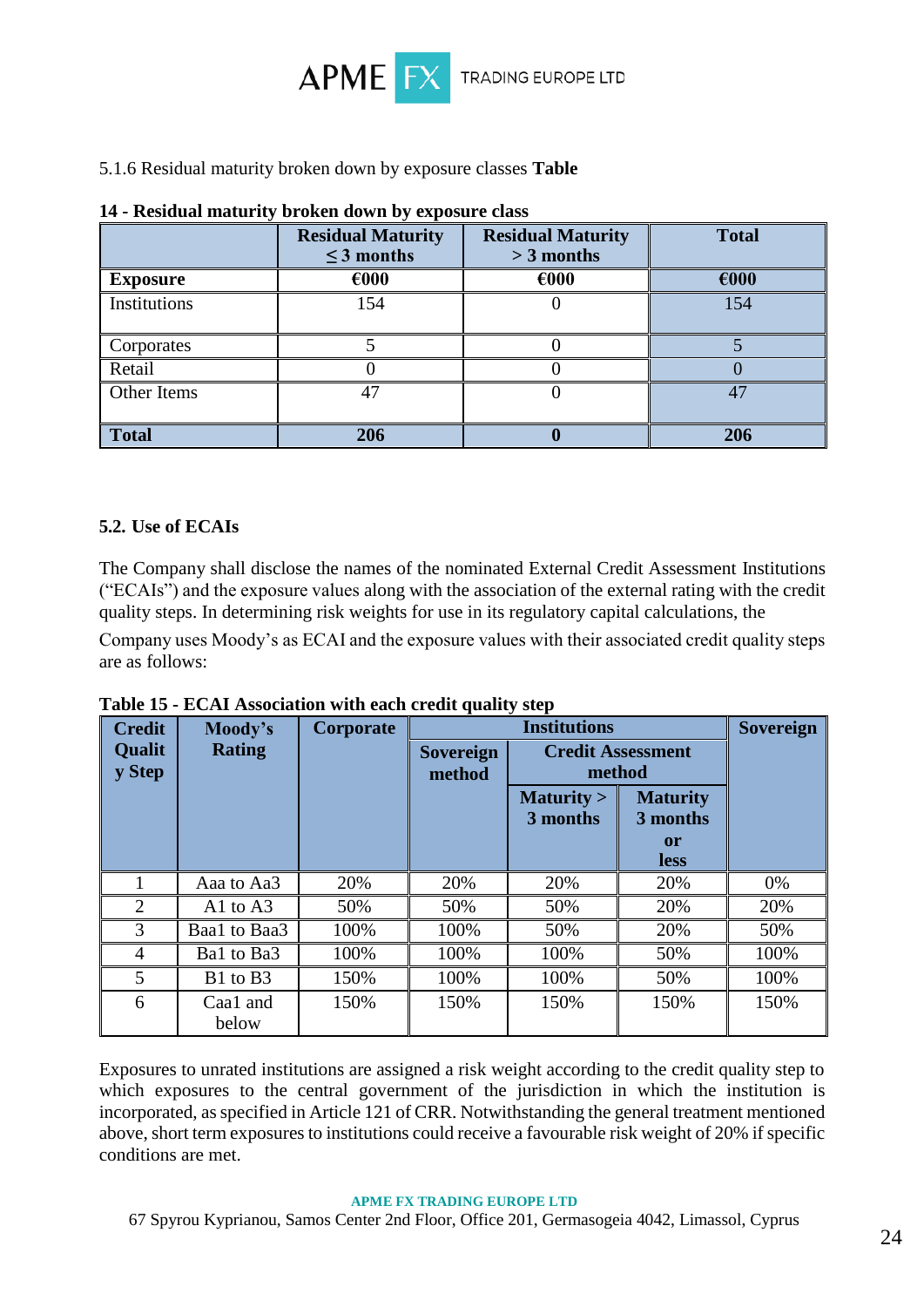

The Other Items category includes tangible assets, VAT and prepayments for which the Company is unable to determine the counterparty risk weighted at 100%, cash items in the process of collection risk weighted at 20% and cash in hand risk weighted at 0%.

### **Exposure values pre- and post-credit risk mitigation, by credit quality step.**

| <b>Credit Quality Step</b> | <b>Exposure values</b><br>before credit risk<br>mitigation<br>€000 | <b>Exposure values</b><br>after credit risk<br>mitigation<br>€000 |
|----------------------------|--------------------------------------------------------------------|-------------------------------------------------------------------|
| COS 5                      | 206                                                                | 206                                                               |
| <b>Total</b>               | 206                                                                | 206                                                               |

#### **Table 16 - Exposures before and after credit risk mitigation as at 31 December 2017**

### **5.3. Market Risk**

Market risk can be defined as the risk of losses in on and off-balance sheet positions arising from adverse movements in market prices. From a regulatory perspective, market risk stems from all foreign exchange risk positions in the whole balance sheet.

As a "Limited Licence" CIF, the Company does not deal for its own account. Market risk is therefore limited to movements in foreign exchange rates.

The following table discloses the Company's market risk as 31 December 2017:

| <b>Market Risk</b>             | 2017           |
|--------------------------------|----------------|
| <b>Risk Weighted Assets</b>    | $\epsilon$ 000 |
| Traded Debt Instruments        |                |
| Equity                         |                |
| Foreign Exchange               |                |
| Commodities                    |                |
| Total Market Risk Exposure     |                |
| Total Market Risk Requirements |                |

### **Table 17 - Market Risk Exposure**

# **5.3.1. Foreign Exchange Risk**

The Company's reporting currency is Euro. Foreign exchange risk is the risk that the value of financial instruments will fluctuate due to changes in foreign exchange rates.

If the sum of the Company's overall net foreign-exchange position and its net gold position exceeds 2% of its total own funds, the Company calculates own funds requirements for foreign exchange risk. The own funds requirement for foreign exchange risk is the sum of its overall net foreign-exchange positions and its net gold position in the reporting currency, multiplied by 8%.

#### **APME FX TRADING EUROPE LTD**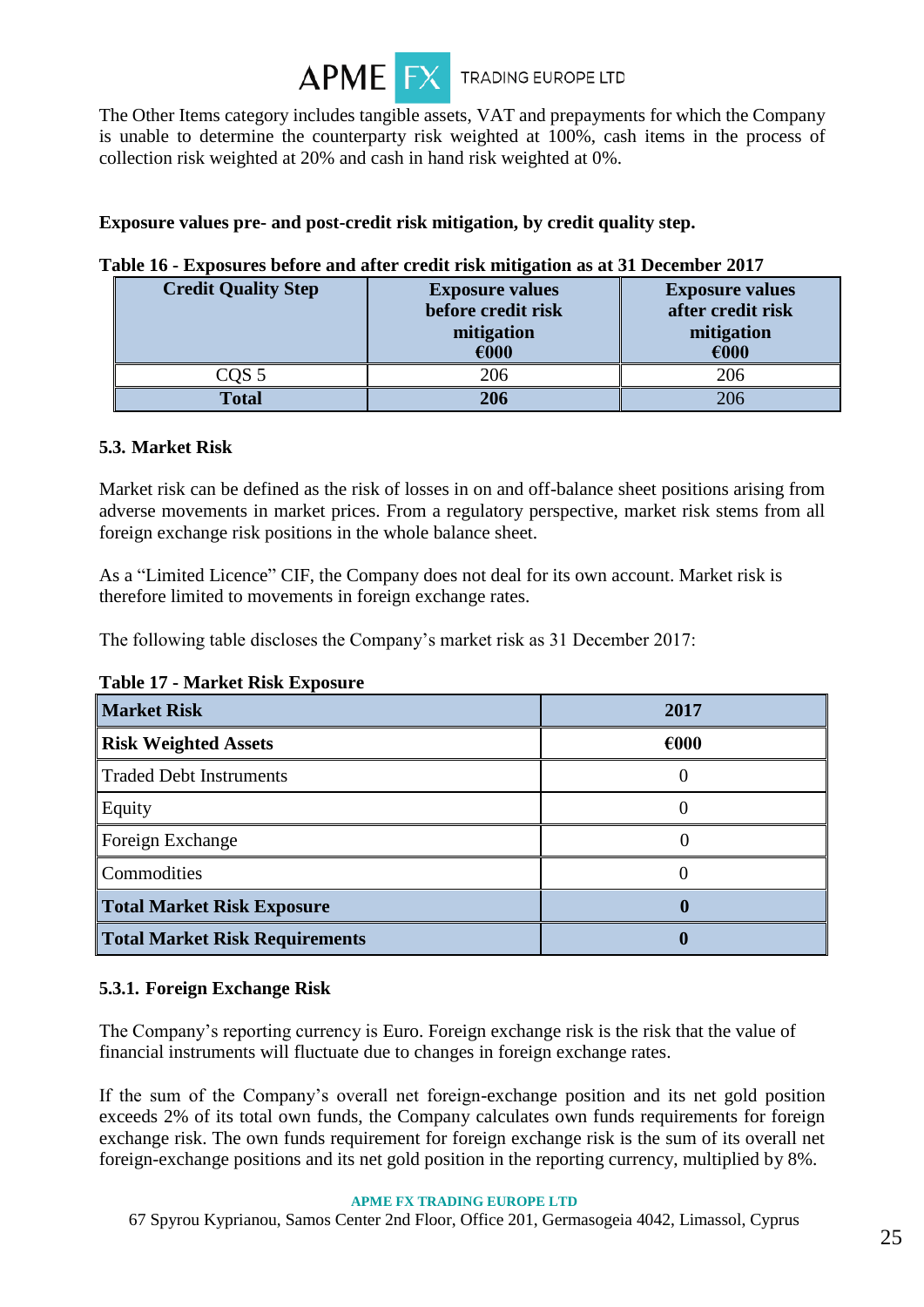The Management monitors the exchange rate fluctuations on a continuous basis and acts accordingly.

The table below shows the Company's exposure to Foreign Exchange Risk (Market Risk):

| Table To - Tol eight Eachange Risk capital Fequil chieflis |                               |                              |  |  |
|------------------------------------------------------------|-------------------------------|------------------------------|--|--|
|                                                            | <b>Total Exposure</b><br>€000 | Capital requirements<br>€000 |  |  |
| Positions in non-reporting currencies and gold             |                               |                              |  |  |

### **Table 18 - Foreign Exchange Risk capital requirements**

### **5.3.2. Interest Rate Risk**

Interest rate risk is the risk that the value of financial instruments will fluctuate due to changes in market interest rates. The Company's income and operating cash flows are substantially independent of changes in market interest rates. Other than cash at bank, which attracts interest at normal commercial rates, the Company has no other significant interest bearing financial assets or liabilities.

The Company's management monitors the interest rate fluctuations on a continuous basis and acts accordingly.

### **5.4. Fixed Overheads**

Following the CRDIV implementation, Operational Risk is replaced by Fixed Overheads requirements for "Limited Licence" CIFs pursuant to Article 97 of the CRR.

The purpose of this new requirement is to enable CIFs to protect their investors in case of winding down or restructuring their activities and to hold sufficient financial resources to withstand operational expenses over an appropriate period of time. In this respect, CIFs are required to hold eligible capital of at least one-quarter of the fixed overheads of the previous year based on the most recent audited annual financial statements, or projected fixed overheads in the case where a CIF has not completed business for one year.

In addition to holding eligible capital of at least one-quarter of the fixed overheads of the previous year, CIFs have to calculate their total risk exposure based on fixed overheads. In this respect, the total eligible capital is  $\epsilon$ 155k which is greater than the fixed overheads requirement  $\epsilon$ 79k.

CIFs have to calculate their total risk exposure based on fixed overheads. The Total Risk Exposure Amount for "Limited Licence" CIFs is the greater of the Total risk exposure amount (excluding Operational Risk) and the Fixed Overhead of the preceding year (x 12.5 x 25%).

The Company's Fixed Overheads Risk Exposure amount as at 31 December 2017 is provided by the table below: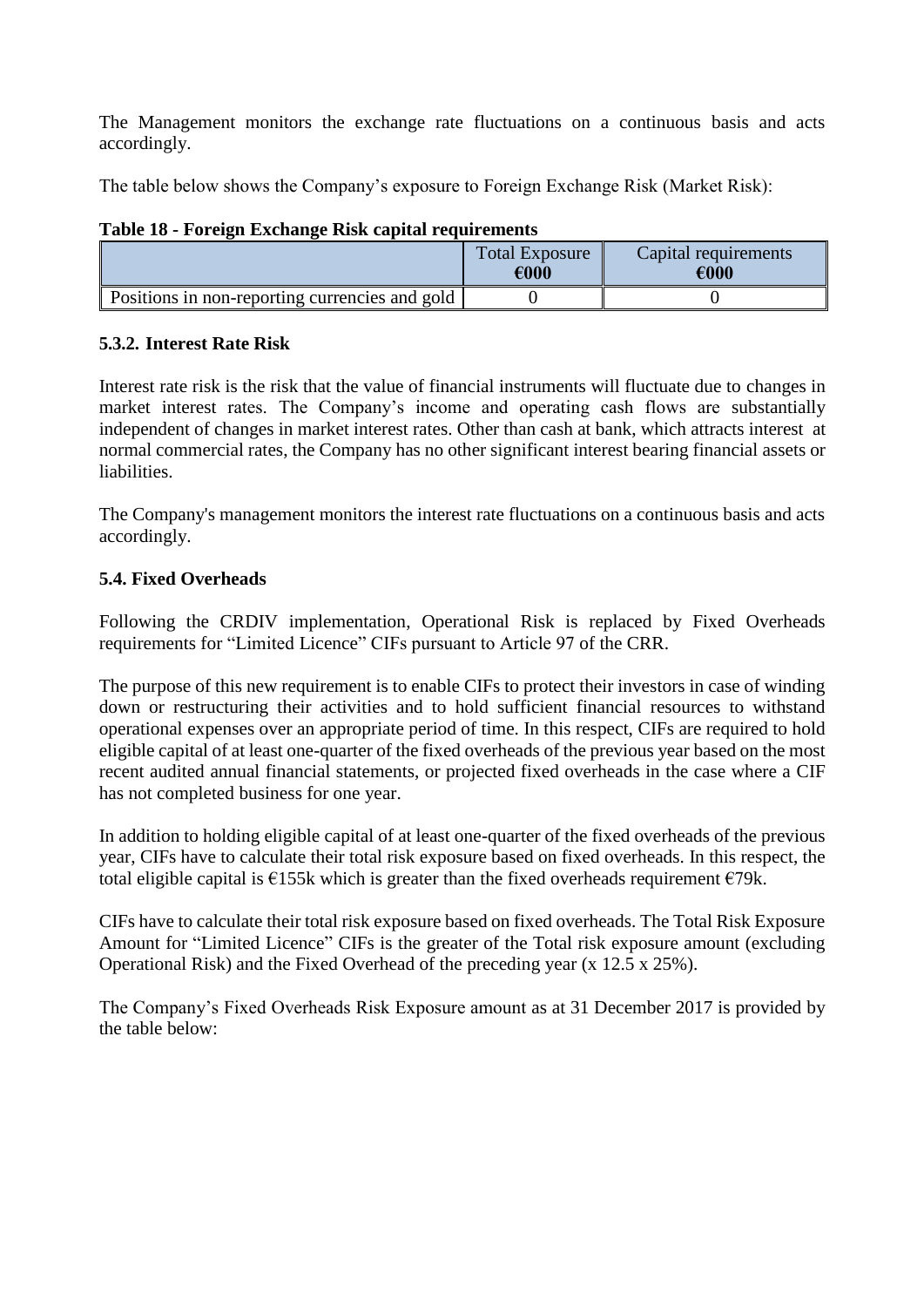|  | Table 19 - Fixed Overheads Risk Exposure amount analysis |
|--|----------------------------------------------------------|
|--|----------------------------------------------------------|

| <b>Fixed</b>     | <b>Fixed</b>       | <b>Fixed</b>     | <b>Additiona</b> | <b>Total</b>    |
|------------------|--------------------|------------------|------------------|-----------------|
| <b>Overheads</b> | <b>Overheads</b>   | <b>Overheads</b> |                  | <b>Risk</b>     |
|                  | <b>Requirement</b> | <b>Risk</b>      | <b>Exposure</b>  | <b>Exposure</b> |
|                  | S                  | <b>Exposur</b>   | <b>Amount</b>    | <b>Amount</b>   |
|                  |                    | e                |                  |                 |
|                  |                    | Amount           |                  |                 |
| €317.500         | €79.375            | €992.188         | €787.000         | €992.000        |

The Company has not completed one year of trading and as such the fixed overheads calculation will be based on the projected expenses as per the submitted business plan.

In this respect, the Fixed Overheads risk exposure amount is  $\epsilon$ 992.188 which is more than the sum of the Credit Risk and Market Risk Capital Requirements which is  $\epsilon$ 0.

### **6. Other Risks**

### **6.1. Operational Risk**

Operational risk means the risk of loss resulting from inadequate or failed internal processes, people and systems or from external events. Operational risk includes legal risk but excludes strategic and reputational risk.

#### **6.2. Concentration Risk**

For the purposes of calculating large exposures, exposures means any asset or off-balance sheet item without application of the risk weights or degrees of risk there provided for.

The Company is not subject to the Large Exposures regime, in accordance with Article 388 of the CRR due to the fact that it is a "Limited Licence" CIF (under Articles 95(1) of the CRR). Nevertheless, according to Directive DI144-2014-14 for the Prudential Supervision of Investment Firms, Paragraph 61, Limitations on exposures to directors and shareholders, a CIF is not allowed to have exposures to a director more than 1% and to a shareholder that is not an institution, more than 2% of its eligible capital. Exposures to shareholders and directors are monitored and kept within the limits.

#### **6.3. Reputation Risk**

Reputation risk is the current or prospective risk to earnings and capital arising from an adverse perception of the image of the Company on the part of customers, counterparties, shareholders, investors or regulators. Reputation risk could be triggered by poor performance, the loss of one or more of the Company's key directors, the loss of large customers, poor customer service, fraud or theft, customer claims and legal action, regulatory fines.

The Company has transparent policies and procedures in place when dealing with possible customer complaints in order to provide the best possible assistance and service under such circumstances. The possibility of having to deal with customer claims is very low as the Company provides high quality services to customers.

### **6.4. Strategic Risk**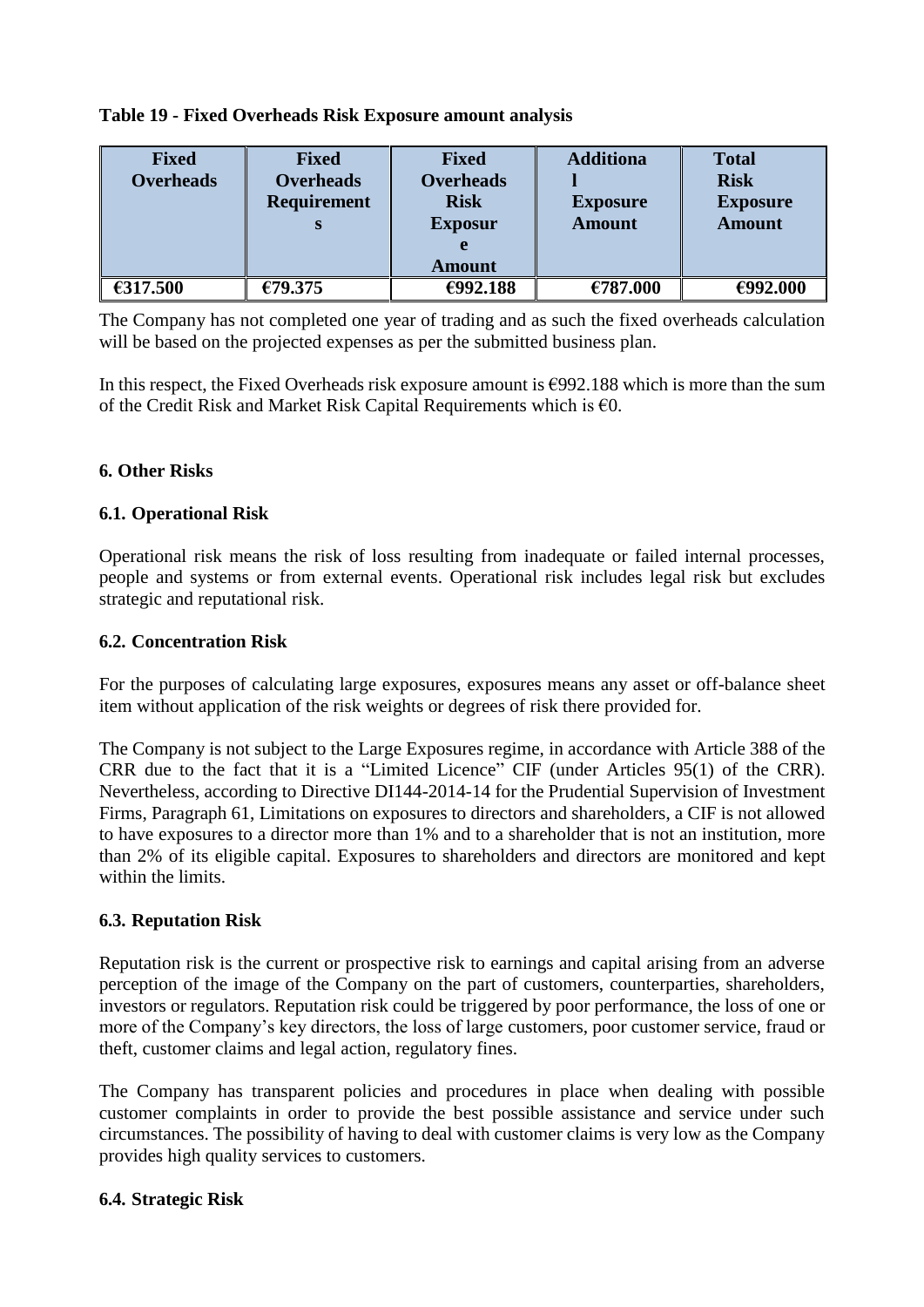**6.5.** Strategic Risk could occur as a result of adverse business decisions, improper implementation of decisions or lack of responsiveness to changes in the business environment. The Company's exposure to strategic risk is moderate as policies and procedures to minimize this type of risk are implemented in the overall strategy of the Company.

### **6.6. Business Risk**

Business Risk includes the current or prospective risk to earnings and capital arising from changes in the business environment including the effects of deterioration in economic conditions. Research on economic and market forecasts are conducted with a view to minimize the Company's exposure to business risk. These are analyzed and taken into consideration when implementing the Company's strategy.

### **6.7. Capital Risk Management**

Capital Risk is the risk that the Company will not comply with capital adequacy requirements. The Company's objectives when managing capital are to safeguard the Company's ability to continue as a going concern in order to provide returns for shareholders and benefits for other stakeholders. The Company has a regulatory obligation to monitor and implement policies and procedures for capital risk management. Specifically, the Company is required to test its capital against regulatory requirements and has to maintain a minimum level of capital. This ultimately ensures the going concern of the Company. Such procedures are explained in the Procedures Manual of the Company.

The Company is further required to report on its capital adequacy quarterly and has to maintain at all times a minimum total capital adequacy ratio which is set at 8%. The capital adequacy ratio expresses the capital base of the Company as a proportion of the total risk weighted assets. Management monitors such reporting and has policies and procedures in place to help meet the specific regulatory requirements. This is achieved through the preparation on a monthly basis of management accounts to monitor the financial and capital position of the Company.

# **6.8. Regulatory Risk**

Regulatory risk is the risk the Company faces by not complying with relevant Laws and Directives issued by its supervisory body. If materialized, regulatory risk could trigger the effects of reputation and strategic risk. The Company has documented procedures and policies based on the requirements of relevant Laws and Directives issued by the Commission; these can be found in the Procedures Manual. Compliance with these procedures and policies are further assessed and reviewed by the Company's Internal Auditors and suggestions for improvement are implemented by management. The Internal Auditors evaluate and test the effectiveness of the Company's control framework at least annually. Therefore, the risk of non-compliance is very low.

# **6.9. Legal and Compliance Risk**

Legal and Compliance Risk could arise as a result of breaches or non-compliance with legislation, regulations, agreements or ethical standards and have an effect on earnings and capital. The probability of such risks occurring is relatively low due to the detailed internal procedures and policies implemented by the Company and regular reviews by the Internal Auditors. The structure of the Company is such to promote clear coordination of duties and the management consists of individuals of suitable professional experience, ethos and integrity, who have accepted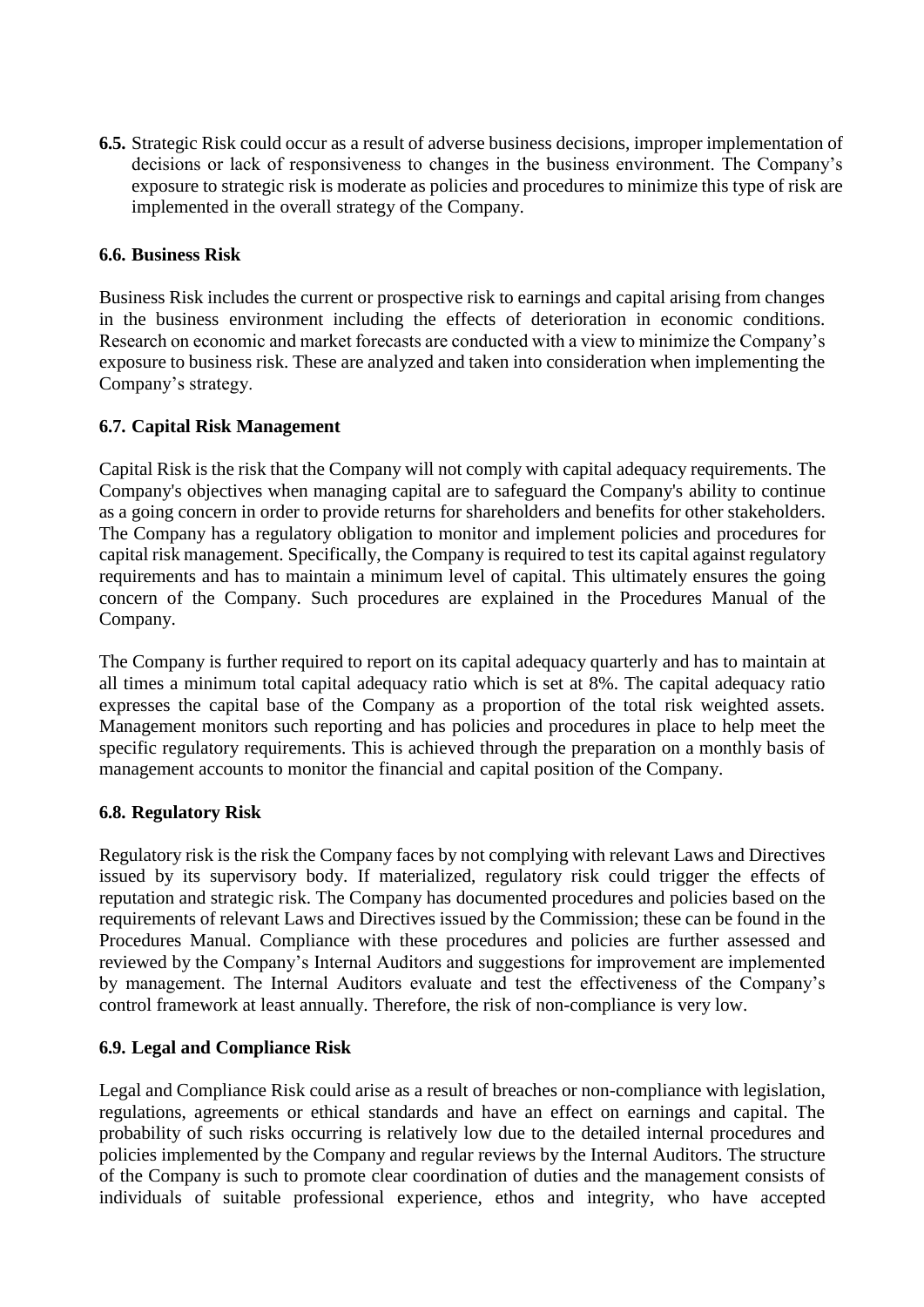responsibility for setting and achieving the Company's strategic targets and goals. In addition, the Board meets at least annually to discuss such issues and any suggestions to enhance compliance are implemented by management.

### **6.10. IT Risk**

IT risk could occur as a result of inadequate information technology and processing, or arise from an inadequate IT strategy and policy or inadequate use of the Company's information technology. Specifically, policies have been implemented regarding back-up procedures, software maintenance, hardware maintenance, use of the internet and anti-virus procedures. Materialization of this risk has been minimized to the lowest possible level.

### **6.11. Risk Reporting**

The Company maintains a system in place to record any risk event incurred on a special form duly completed by personnel of each department and is submitted to the Compliance officer and Risk manager when such event occur.

### **6.12. Liquidity Risk**

Liquidity risk is defined as the risk when the maturity of assets and liabilities does not match. An unmatched position potentially enhances profitability but can also increase the risk of losses. The Company has policies and procedures with the object of minimizing such losses.

### **7. Remuneration policy**

The Company has established a remuneration policy, which its purpose is to set out the remuneration practices of the Company taking into consideration the salaries and benefits of the staff, in accordance with the provisions of Directive as well as the Circular 031 (Circular 031 has been issued in place of Guidelines GD-IF-07 for the correct filing purposes) on remuneration policies and practices, where these comply with specific principles in a way and to the extent that is appropriate to the Company's size, internal organization and the nature, scope and complexity of its activities.

The design of the Policy is approved by the people who effectively direct the business of the Company, after taking advice from the compliance function, and implemented by appropriate functions to promote effective corporate governance. The people who effectively direct the business should be responsible for the implementation of remuneration policies and practices and for preventing and dealing with any relevant risks that remuneration policies and practices can create. The Board discusses remuneration policy matters at least annually.

Furthermore, the Policy should also benefit from the full support of senior management or, where appropriate, the supervisory function, so that necessary steps can be taken to ensure that relevant persons effectively comply with the conflicts of interest and conduct of business policies and procedures.

Finally, the Policy should also adopt and maintain measures enabling them to effectively identify where the relevant person fails to act in the best interest of the client and to take remedial action.

### **7.1. Remuneration System**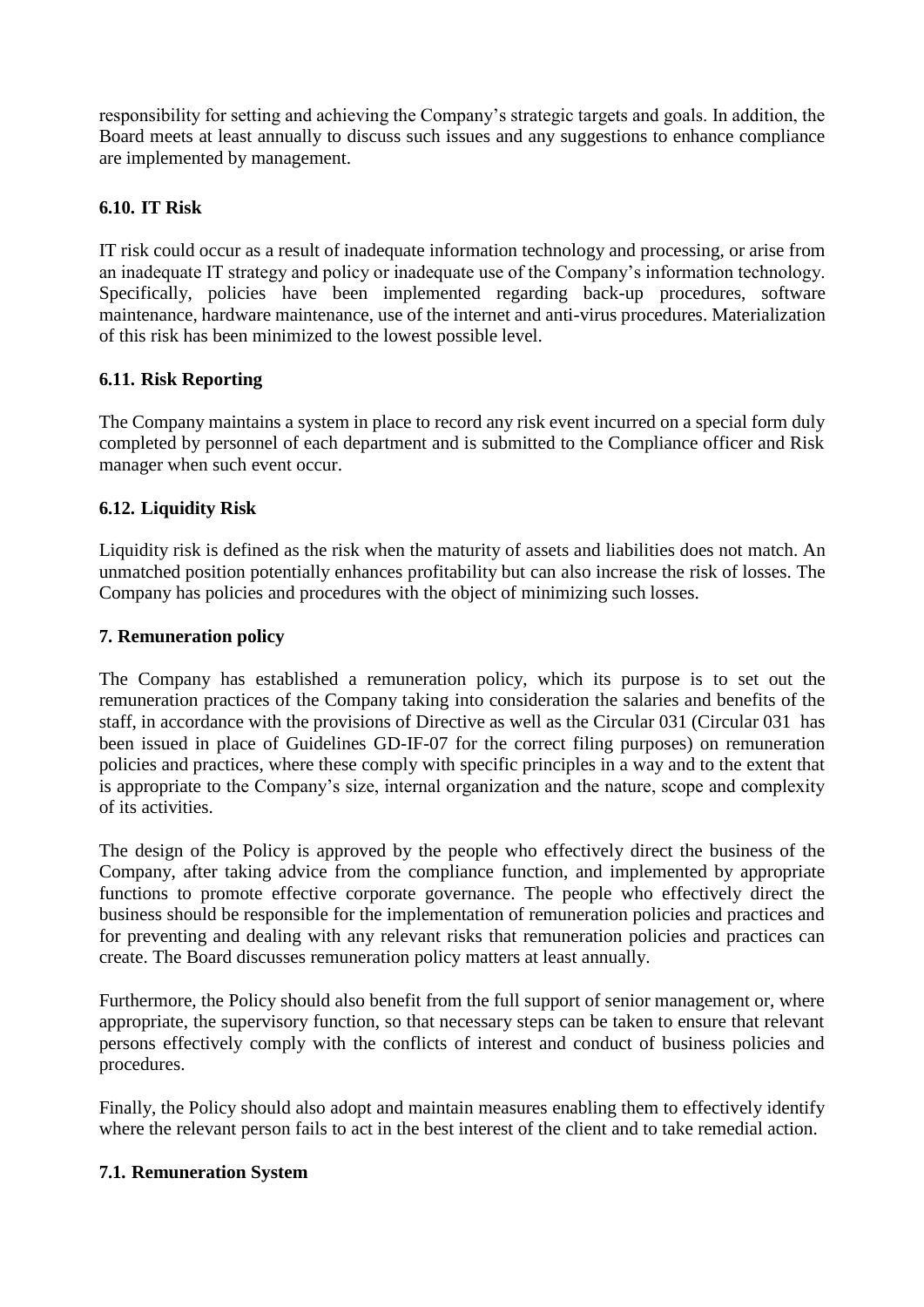The Company's remuneration system and policy is concerned with practices of the Company for those categories of staff whose professional activities have a material impact on its risk profile, i.e. the Senior Management and members of the Board; the said practices are established to ensure that the rewards for the 'executive management' are linked to the Company's performance, to provide an incentive to achieve the key business aims and deliver an appropriate link between reward and performance whilst ensuring base salary levels are not set at artificially low levels. The Company uses remuneration as a significant method of attracting and retaining key employees whose talent can contribute to the Company's short and long-term success.

The remuneration mechanisms employed are well known management and human resources tools that take into account the staff's skills, experience and performance, whilst supporting at the same time the long-term business objectives.

The Company's remuneration system takes into account the highly competitive sector in which the Company operates, and the considerable amount of resources the Company invests in each member of the staff.

It is noted that the Company has taken into account its size, internal organisation and the nature, the scope and the complexity of its activities and it does not deem necessary the establishment of a specific remuneration committee. Decisions on these matters are taken on a Board level while the remuneration policy is periodically reviewed.

The total remuneration of staff, whose professional activities have a material impact on the risk profile of the Company currently, consists of a fixed and a variable component. The remuneration varies for different positions/roles depending on each position's actual functional requirements, and it is set at levels which reflect the educational level, experience, accountability, and responsibility needed for a staff member to perform each position/role. The remuneration is also set in comparison with standard market practices employed by the other market participants/ competitors.

During the year under review there was no remuneration payable under deferral arrangements (with vested or unvested portions). Finally the Company did not pay any non-cash remuneration for the year under review.

# **7.2. Performance Appraisal**

The Company implements a performance appraisal method, which is based on a set of Key Performance Indicators, developed for each business unit. These Indicators include quantitative as well as qualitative criteria. The appraisal is being performed as follows:

- a. Objectives are set in the beginning of each month, quarter and/or year (each department is being appraised on different periods) defining what the Company functions, departments and individuals are expected to achieve over an upcoming period of time.
- b. Performance checks and feedbacks: managers provide support and feedback to the concerned staff during the time periods decided, during the daily activities or during formal or informal performance reviews; the aim is to assist the staff to develop their skills and competencies.
- c. Annual performance evaluation: takes place annually, usually at the end of each year.